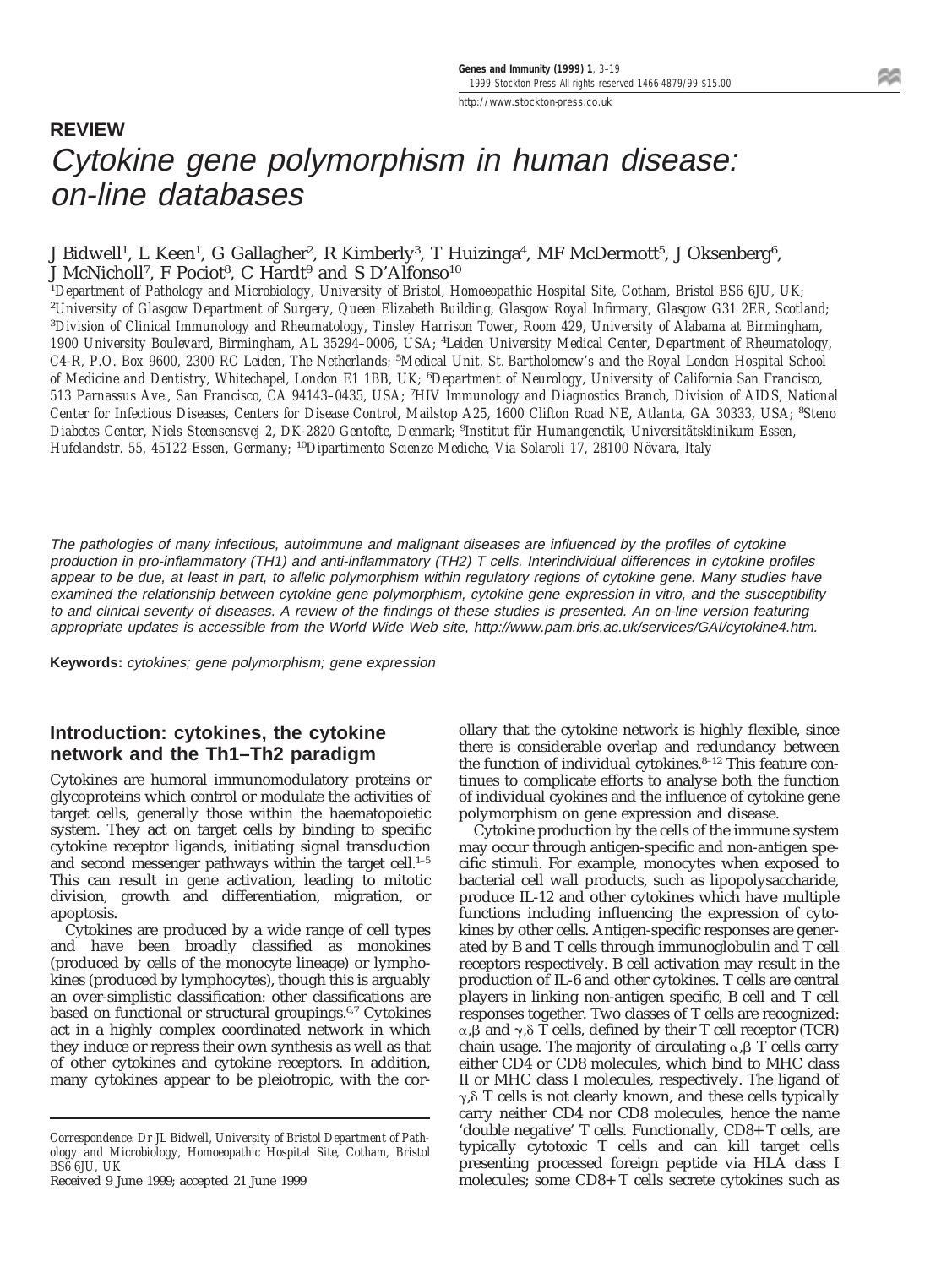**Cytokine gene polymorphism in human disease** J Bidwell et al

IFN $\gamma$ . CD4+ T cells are typically helper T cells, although rare subsets have cytoxic function. Several TH subsets of CD4+ T cells have been identified. In the mouse these subsets are well defined and include Type 1 (TH1), which promote cell-mediated effector responses; and Type 2 CD4+ helper T cells (TH2), which promote B cellmediated humoral responses. Cytokines produced by TH1 cells include interleukin-2 (IL-2), interferon gamma  $(IFN\gamma)$  and tumour necrosis factor beta  $(TNF\beta)$ , and constitute a pro-inflammatory cytokine profile; those produced by TH2 cells include IL-4, IL-5, IL-6, and IL-10, ie, a predominantly anti-inflammatory cytokine profile. Both TH1 and TH2 cells produce IL-3 and granulocyte-macrophage colony stimulating factor  $(GM-CSF)$ .<sup>13-20</sup> Recently  $\alpha$  TH3 subset (characterized by TGF $\beta$ ) has been defined. In humans, the distinction between TH1, TH2 and TH3 is less well defined, and a subset of TH0 cells, which produce some cytokines typical of TH1 and TH2 profiles can be identified. The clinical outcome of many infectious, autoimmune, or malignant diseases appears to be influenced by the overall balance of production (profiles) of pro-inflammatory and anti-inflammatory cytokines.<sup>21-31</sup> Hence, much interest has focused upon the regulation of genes expressing these cytokines. In particular, a significant number of studies have addressed whether genetic polymorphism within these genes might influence the levels of expression, and therefore the overall immune response. A review of the findings of these studies is presented here.

## **Cytokine gene polymorphism: influence on protein structure, expression and disease**

#### **Cytokine gene polymorphism**

Non-conservative mutation within the coding region of genes can result in loss, abrogation, or change of function in the expressed protein as a result of change in protein structure. Cytokine and cytokine receptor genes are generally highly conserved in terms of exon sequences, 32,33 although examples of amino acid sequence variation have been found for IL-4 receptor,  $LT\alpha$  (TNFB), TGFB and GM-CSF receptor  $\beta$  in healthy individuals; and in the IL-2 receptor  $\gamma$  gene for persons with severe combined immunodeficiency (Tables 1 and 3). Although conservative (silent) mutations do not affect amino acid sequence, they may influence protein expression in a variety of other ways: for example, they can alter mRNA splicing, mRNA stability, and levels of gene transcription. Polymorphisms within the 5'- and 3'-regulatory sequences or introns of genes may have a significant effect on transcription, since they may alter the structure of transcription factor binding sites within gene promoters or the structure of enhancers and silencers within introns or at more remote regulatory sites. Finally, they may alter binding sites within the nuclear matrix for architectural transcription factors which modulate promoter geometry.<sup>34</sup> Many of the reported polymorphisms within cytokine genes occur within known or putative regulatory regions<sup>32,33</sup> (Table 1).

The rationale for studying cytokine gene polymorphisms in human disease can be broadly summarised as follows:

|  |  |  |  | Table 1 List of human cytokine gene polymorphisms |  |  |  |  |
|--|--|--|--|---------------------------------------------------|--|--|--|--|
|--|--|--|--|---------------------------------------------------|--|--|--|--|

| Gene            | Polymorphism                                                                         | Reference        |
|-----------------|--------------------------------------------------------------------------------------|------------------|
| IL-1 $\alpha$   | Intron 6, 46 bp VNTR                                                                 | 40               |
|                 | -889<br>$+4345$ T $\rightarrow$ G                                                    | 41<br>41         |
|                 | Dinucleotide repeat                                                                  | 42,43            |
|                 | (TTA) repeat                                                                         | 44               |
| IL-1β           | $-511$ G $\rightarrow$ A (AvaI)                                                      | 45               |
|                 | $-35$ T $\rightarrow$ C (AluI)                                                       | 46               |
|                 | nt5810 $A \rightarrow T$ ( <i>BsoFI</i> )<br>+3953 (nt5887) C $\rightarrow$ T (TaqI) | 46<br>47         |
| IL-1Ra          | $+2016$ T $\rightarrow$ C                                                            | 41               |
|                 | Intron 2 86 bp VNTR                                                                  | 48               |
|                 | nt8006 T $\rightarrow$ C (MspI)                                                      | 46               |
|                 | nt8061 C $\rightarrow$ T (MwoI)                                                      | 46               |
|                 | nt9589 $A \rightarrow T$ (SspI)                                                      | 46               |
| IL-1RI          | nt11100 T $\rightarrow$ C (MspA1I)<br>2 PstI RFLPs                                   | 46<br>49         |
| $IL-2$          | $-330$                                                                               | 50               |
|                 | $+166$                                                                               | 50               |
|                 | Dinucleotide repeat                                                                  | 51               |
| IL-2 $R\alpha$  | <b>TagI RFLP</b>                                                                     | 52               |
| IL-2R $\beta$   | Dinucleotide repeat                                                                  | 53               |
| $IL-3$          | BgIII RFLP<br>$-211$ C $\rightarrow$ A                                               | 54<br>55         |
|                 | $-16$ C $\rightarrow$ T                                                              | 55               |
|                 | $+5$ C $\rightarrow$ T                                                               | 55               |
|                 | +131 $C \rightarrow T$                                                               | 55               |
|                 | Enhancer nt232                                                                       | 55               |
|                 | Enhancer nt236                                                                       | 55               |
|                 | Enhancer nt283                                                                       | 55<br>56         |
| $IL-4$          | $-590$ C $\rightarrow$ T (BsmFI)<br>Intron 3, (GT) repeat                            | 57               |
|                 | Intron 2, 70 bp VNTR                                                                 | 57               |
| IL-4R           | nt148 $A \rightarrow G$                                                              | 58               |
|                 | nt426 $C \rightarrow T$                                                              | 58               |
|                 | nt747 $C \rightarrow G$                                                              | 58               |
|                 | nt864 T $\rightarrow$ C<br>nt1124 $A \rightarrow C$                                  | 58<br>58         |
|                 | nt1167 $G \rightarrow T$                                                             | 58               |
|                 | nt1216 $T\rightarrow C$                                                              | 58               |
|                 | nt1218 $C \rightarrow T$                                                             | 58               |
|                 | nt1224 T $\rightarrow$ C                                                             | 58               |
|                 | nt1232 $C \rightarrow T$                                                             | 58               |
|                 | nt1902 G $\rightarrow$ A (R576Q)<br>nt2281 T $\rightarrow$ C                         | 59<br>58         |
| IL-5 $R\alpha$  | Dinucleotide repeat                                                                  | 51               |
|                 | $-80$ G $\rightarrow$ A (MaeIII)                                                     | 60,61            |
| IL-6            | $-174$ G $\rightarrow$ C (NlaIII)                                                    | $62 - 64$        |
|                 | 3' (AT)-rich minisatellite                                                           | 65,66            |
|                 | MspI RFLP                                                                            | 67               |
|                 | BgIII RFLP<br>Xbal RFLP                                                              | 67,68<br>69      |
|                 | nt565 G $\rightarrow$ A (FokI)                                                       | 64               |
|                 | 5' (AT)-tract (5 alleles)                                                            | 64               |
|                 | (CA)n repeat                                                                         | 70               |
| IL-6R           | (CA)n repeat                                                                         | 71               |
| IL-8            | HindIII RFLP                                                                         | 72               |
| IL-9<br>$IL-10$ | Dinucleotide repeat<br>$-1082$ G $\rightarrow$ A                                     | 73<br>74,75      |
|                 | $-819$ C $\rightarrow$ T                                                             | 75,76            |
|                 | $-592$ C $\rightarrow$ A                                                             | 75,76            |
|                 | $5'$ proximal (CA) repeat (IL10.G)                                                   | 77               |
|                 | 5' distal (CA) repeat (IL10.R)                                                       | 78               |
| IL-11           | 5' dinucleotide repeat                                                               | 79               |
| $TNF\alpha$     | $-1031$                                                                              | 80               |
|                 | $-862$ (* $-863$ )<br>$-856$ (* $-857$ )                                             | *80 81<br>*80 81 |
|                 | $-574$                                                                               | 81               |
|                 | –376 G→A                                                                             | 82               |

*Continued*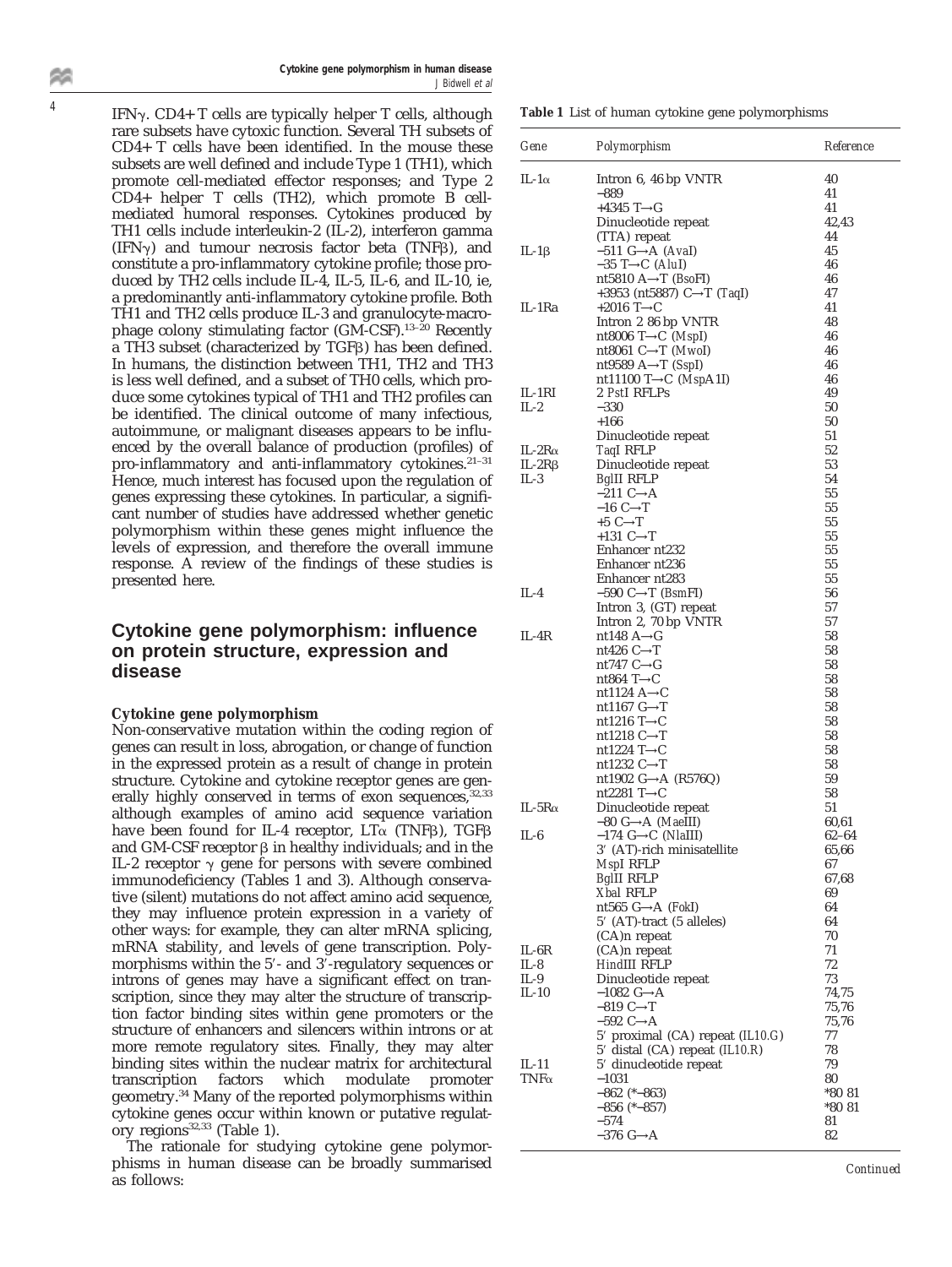|                        | Cytokine gene polymorphism in human disease |  |
|------------------------|---------------------------------------------|--|
| J Bidwell <i>et al</i> |                                             |  |

<sup>5</sup> **Table 1** *Continued* **Table 2** *In vitro* expression studies

| Gene           | Polymorphism                                                                      | Reference | Gene                                        | Polymorphism and allele (or<br>haplotype)                         | <b>Expression</b>              | Reference  |
|----------------|-----------------------------------------------------------------------------------|-----------|---------------------------------------------|-------------------------------------------------------------------|--------------------------------|------------|
|                | $-308$ G $\rightarrow$ A                                                          | 83        |                                             |                                                                   |                                |            |
|                | $(TNF1=G; TNF2=A)$                                                                | 84        | $IL-10$                                     | R <sub>3</sub>                                                    | Decreased                      | 109        |
|                | $-238$ G $\rightarrow$ A                                                          | 85        | $IL-10$                                     | R 3, G 7                                                          | Decreased                      | 109        |
|                | $-163$ G $\rightarrow$ A                                                          | 82        | $IL-10$                                     | R 2, G 14                                                         | Increased                      | 109        |
|                | $+70$ G $\rightarrow$ A                                                           | 82        | $IL-10$                                     | $-1082$ G, $-819$ C, $-592$ C                                     | Increased                      | 75         |
|                | TNFa, b, c, d, e microsatellites                                                  | 86,87     | $IL-10$                                     | $-1082$ A, $-819$ C, $-592$ C                                     | Decreased                      | 75         |
|                | LTα (TNFβ) Intron 1, NcoI RFLP (Thr26Asn)                                         | 88        | $IL-10$                                     | $-1082$ A, $-819$ T, $-592$ A                                     | Decreased                      | $75\,$     |
|                | $(TNFB^*1 = Asn26; TNFB^*2 = Thr26)$                                              | 89        | IL-1 $\alpha$                               | Intron 6, 46 bp VNTR                                              | Related to                     | 40,110     |
|                | AspHI RFLP                                                                        | 90        |                                             |                                                                   | <b>VNTR</b> allele             |            |
| TNF-RI         | nt36 $A \rightarrow G$ ( <i>MspA1 I</i> )                                         | 91        | $IL-1\beta$                                 | $+3953$ (nt5887) T                                                | Increased                      | 47         |
|                | $-383$ A $\rightarrow$ C (BgIII)                                                  | 92        | IL-1Ra                                      | Intron 2 86 bp VNTR, allele 2 Increased                           |                                | 48,111,112 |
| <b>TNF-RII</b> | 3'-UTR SSCP '5/6'                                                                 | 93        | $IL-6$                                      | $-174$ G                                                          | Increased                      | 64         |
|                | 3'-UTR SSCP '7/8'                                                                 | 93        | IFN $\gamma$                                | Intron 1 (CA)n repeat, allele 2 Increased                         |                                | 113        |
| IFN $\alpha$   | For review see                                                                    | 94        | $TGF\beta1$                                 | nt915 (Arg25)                                                     | Increased                      | 114        |
| IFN $\alpha$   | Dinucleotide repeat                                                               | 95        | $TNF\alpha$                                 | a                                                                 | No effect on 115               |            |
| $IFN\alpha R$  | HindIII RFLP                                                                      | 96        |                                             |                                                                   | $LT\alpha$ (TNF <sub>B</sub> ) |            |
| $IFN\beta$     | 3' MspI RFLP                                                                      | 97        |                                             |                                                                   | secretion                      |            |
| IFN $\gamma$   | Intron 1, $(CA)$ repeat                                                           | 98,99     | $TNF\alpha$                                 | a2                                                                | Decreased                      | 116        |
| $IFN\gammaRI$  | TagI RFLP                                                                         | 100       | $TNF\alpha$                                 | $\pmb{c}$                                                         | No effect on 115               |            |
| $TGF\alpha$    | TaqI RFLP                                                                         | 101       |                                             |                                                                   | $LT\alpha$ (TNF <sub>B</sub> ) |            |
| $TGF\beta1$    | nt869 (Leu10Pro)                                                                  | 102,103   |                                             |                                                                   | secretion                      |            |
|                | nt915 (Arg25Pro)                                                                  | 102,103   | $TNF\alpha$                                 | d3                                                                | Increased                      | 117        |
|                | nt72 unspecified                                                                  | 103       | $TNF\alpha$                                 | $-1031$                                                           | Increased                      | 80         |
|                | $-988$                                                                            | 102       | $TNF\alpha$                                 | $-862$ (* $-863$ )                                                | Increased                      | 80         |
|                | $-800$                                                                            | 102,103   | $TNF\alpha$                                 | $-862$ (* $-863$ )                                                | No effect                      | 81         |
|                | $-509$                                                                            | 102,103   | $TNF\alpha$                                 | $-856$ (* $-857$ )                                                | Increased                      | 80         |
|                | nt713-8delC                                                                       | 104       | $TNF\alpha$                                 | $-856$ (* $-857$ )                                                | No effect                      | 81         |
|                | nt788 $C \rightarrow T$                                                           | 104       | $TNF\alpha$                                 | $-574$                                                            | No effect                      | 81         |
| TGF62          | 4 RFLPs, SSCPs                                                                    | 105       | $TNF\alpha$                                 | $-238$ A                                                          | Increased                      | 118        |
|                | $GM$ -CSF-R $\alpha$ nt199 C $\rightarrow$ G                                      | 106       | $TNF\alpha$                                 | $-238$ G $\rightarrow$ A                                          | No effect                      | 81,119-    |
|                | nt824 $C \rightarrow T$                                                           | 106       |                                             |                                                                   |                                | 121        |
|                | nt $640$ A $\rightarrow$ G                                                        | 106       | $TNF\alpha$                                 | $-308$                                                            | No effect                      | 81,117,    |
|                | nt428 $A \rightarrow G$                                                           | 106       |                                             |                                                                   |                                | 120,122    |
|                | nt1148 $G \rightarrow A$                                                          | 106       | $TNF\alpha$                                 | $-308A$ (TNF2)                                                    | Increased                      | 84,123     |
|                | $GM$ -CSF-R $\beta$ nt301 C $\rightarrow$ T (Cys91)                               | 107       | $TNF\alpha$                                 | $-376$ G $\rightarrow$ A                                          | No effect                      | 120,121    |
|                | nt773 $G \rightarrow C$ (Glu249Glu)                                               | 107       | $TNF\alpha$                                 | +70 $G \rightarrow A$                                             | No effect                      | 81         |
|                | nt962 $G \rightarrow A$ (Asp312Asn)                                               | 107       | $LT\alpha$                                  | Intron 1, Ncol RFLP                                               | No effect on 115               |            |
|                | nt1306 C $\rightarrow$ T (Ser426)                                                 | 107,108   | $(TNF\beta)$                                |                                                                   | $LT\alpha(TNF\beta)$           |            |
|                | nt1835 $C \rightarrow A$                                                          | 108       |                                             |                                                                   | secretion                      |            |
|                | nt1968 $G \rightarrow T$                                                          | 108       | $LT\alpha$                                  | Intron 1, Ncol RFLP:                                              | Increased                      | 88         |
|                | nt1972 $G \rightarrow A$                                                          | 108       | $(TNF\beta)$                                | $TNFB*1$ (Asn26)                                                  |                                |            |
|                | nt1982 $G \rightarrow A$                                                          | 108       | $LT\alpha$                                  | Intron 1, Ncol RFLP:                                              | Decreased                      | 88         |
|                | nt2427 $G \rightarrow A$                                                          | 108       | $(TNF\beta)$                                |                                                                   |                                |            |
|                |                                                                                   |           | $LT\alpha$<br>$(TNF\beta)$ +<br>$TNF\alpha$ | $TNFB*2$ (Thr26)<br>Intron 1, Ncol RFLP:<br>TNFB*2 (Thr26), TNFa2 | Increased                      | 115        |
|                | · To enhance the understanding of the aetiology and<br>nathology of human disease |           | $LT\alpha$                                  | Intron 1, Ncol RFLP:                                              | Decreased                      | 115        |

- pathology of human disease.
- To identify potential markers of susceptibility, severity, and clinical outcome.
- To identify potential markers for responders *vs* nonresponders in therapeutic trials.
- To identify targets for therapeutic intervention.
- To identify novel strategies to prevent disease or to improve existing preventions such as vaccines.

The influence of cytokine gene polymorphisms on gene expression and disease has been addressed at two levels of research: studies using *in vitro* gene expression, and those involving *in vivo* disease association. Only a few studies have thus far integrated both of these approaches.

#### *In vitro* **gene expression studies**

Up-regulated and/or down-regulated expression and production of cytokine mRNA and cytokines, or of their receptors, is a feature in most immune responses in human diseases. However, this response may differ significantly among individuals. *In vitro* gene expression studies attempt to determine a genetic basis for interindividual differences in the immune response. This is achieved by examining the relationship between individual polymorphic alleles or haplotypes of cytokine genes and the expression of the transcript or cytokine *in vitro*. The main approaches used to date include measuring the levels of cytokine or cytokine receptor mRNA, or of cytokine or receptor protein, expressed as a result of *in vitro* stimulation of cells in culture with a mitogen; and isolation of individual alleles of gene promoters by cloning adjacent to a reporter gene in an expression vector, followed by transfection of an appropriate cell line and measurement of reporter protein expression. The majority of studies to date have followed the first approach. It is becoming increasingly apparent that the results of expression stud-

(TNFb) + TNFB\*1 (Asn26), TNF*a*6

 $TNF\alpha$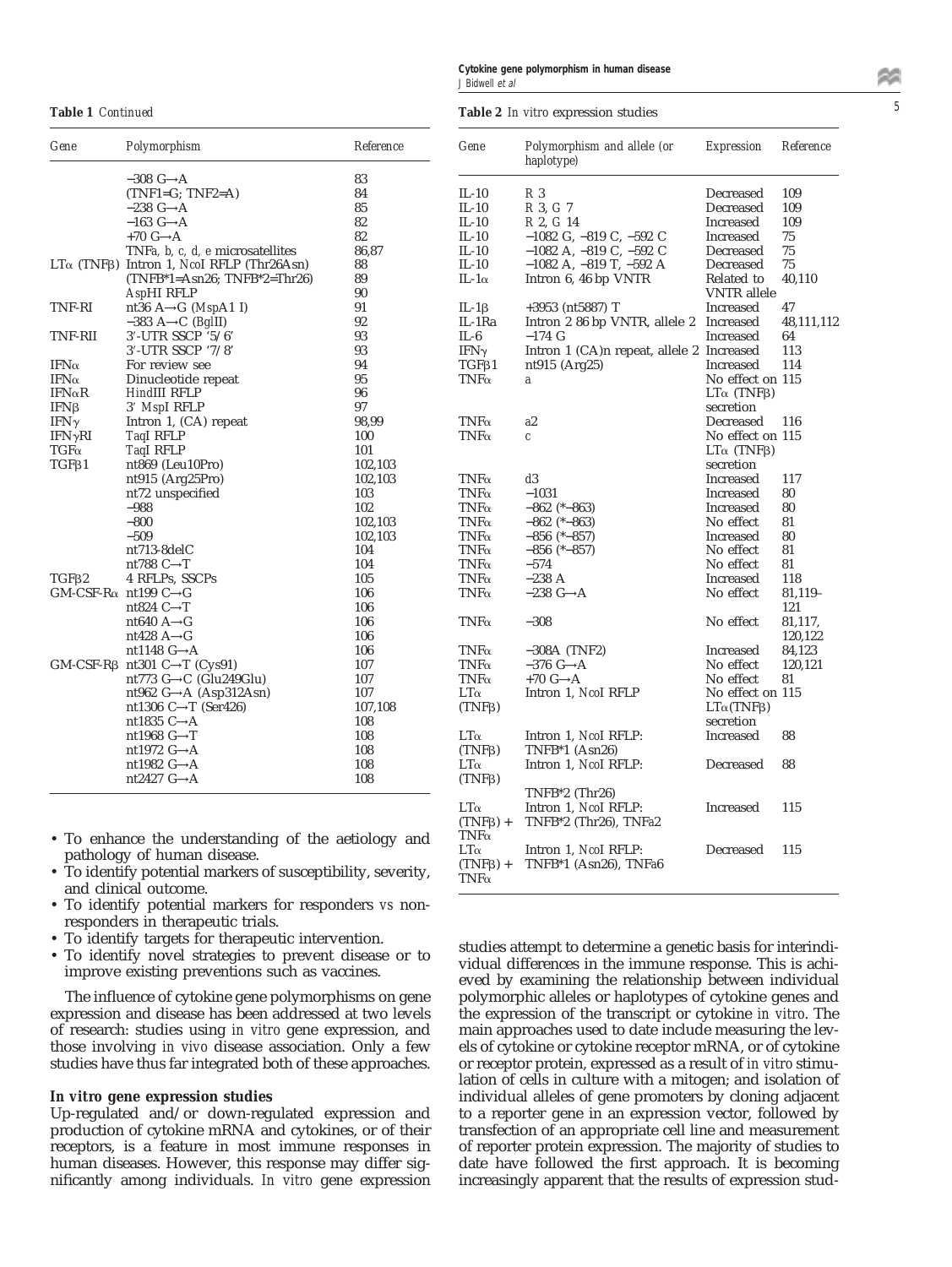敛

# <sup>6</sup> **Table 3** *In vivo* disease association studies

| Cytokine and polymorphism                                        | <i>Disease</i>                                                         | Association                                                                        | <b>References</b>  |
|------------------------------------------------------------------|------------------------------------------------------------------------|------------------------------------------------------------------------------------|--------------------|
| EPO-R nt5964 $C \rightarrow G$                                   | Primary familial and congenital<br>polycythaemia                       | yes                                                                                | 124                |
| FGF1- $\alpha$ (GT)n 5'-UTR                                      | Early-onset pauciarticular juvenile chronic<br>arthritis               | no                                                                                 | 125                |
| $FGF1-\alpha$ (GT)n 5'-UTR                                       | Multiple sclerosis                                                     | no                                                                                 | 126                |
| $GM$ -CSF-R $\beta$ nt1306 C $\rightarrow$ T (Ser426)            | Acute myeloid leukaemia                                                | no                                                                                 | 107                |
| $GM$ -CSF-R $\beta$ nt301 C $\rightarrow$ T (Cys91)              | Acute myeloid leukaemia                                                | no                                                                                 | 107                |
| $GM$ -CSF-R $\beta$ nt773 G $\rightarrow$ C (Glu249Glu)          | Acute myeloid leukaemia                                                | no                                                                                 | 107                |
| $GM$ -CSF-R $\beta$ nt962 $G \rightarrow A$ (Asp312Asn)          | Acute myeloid leukaemia                                                | no                                                                                 | 107                |
| IFN $\alpha$ (CA)n intron 1                                      | Early-onset pauciatricular juvenile chronic<br>arthritis               | no                                                                                 | 125                |
| IFN $\gamma$ (CA)n intron 1                                      | Grave's disease                                                        | yes (increased<br>frequency of allele<br>5; decreased<br>frequency of allele<br>2) | 127                |
| IFN $\gamma$ (CA)n intron 1                                      | Insulin-dependent diabetes mellitus                                    | yes                                                                                | 128                |
| IFN $\gamma$ (CA)n intron 1                                      | Insulin-dependent diabetes mellitus                                    | no                                                                                 | 129                |
| IFN $\gamma$ (CA)n intron 1                                      | Lung allograft fibrosis                                                | yes                                                                                | 130                |
| IFN $\gamma$ (CA)n intron 1                                      | Multiple sclerosis                                                     | no                                                                                 | 126, 131           |
|                                                                  |                                                                        |                                                                                    | 132                |
| IFN $\gamma$ (CA)n intron 1 and IL-10 -1082<br>$G \rightarrow A$ | Renal transplant rejection                                             | yes                                                                                | 133                |
| IFN $\gamma$ -R Val14Met                                         | Systemic lupus erythematosus                                           | yes                                                                                | 134                |
| IL-10 $(IL10.G)$                                                 | Inflammatory bowel disease and ulcerative<br>colitis                   | no                                                                                 | 135                |
| IL-10 $(IL10.G)$                                                 | Multiple sclerosis                                                     | no                                                                                 | 132                |
| IL-10 $(IL10.G)$                                                 | Systemic lupus erythematosus                                           | yes                                                                                | 136                |
|                                                                  |                                                                        |                                                                                    | 137                |
| IL-10 $(IL10.G)$                                                 | UVB-induced immunosuppression                                          | no                                                                                 | 138                |
| IL-10 $(II.10.G12-G15)$                                          | Graft-versus-host disease in allogeneic bone<br>marrow transplantation | yes                                                                                | 139                |
| IL-10 $(IL10.R)$                                                 | Rheumatoid arthritis                                                   |                                                                                    | 140                |
| IL-10 $(IL10.R)$                                                 | Systemic lupus erythematosus                                           | yes<br>no                                                                          | 136                |
|                                                                  |                                                                        |                                                                                    | 141                |
| IL-10 $-592$                                                     | Primary biliary cirrhosis                                              | no                                                                                 |                    |
| IL-10 $+571$ C $\rightarrow$ A                                   | Asthma (elevated IgE)                                                  | yes                                                                                | 142                |
| IL-10 $-1082$                                                    | Asthma severity                                                        | yes                                                                                | 143                |
| IL-10 $-1082$                                                    | Rheumatoid arthritis                                                   | no                                                                                 | 144                |
| IL-10 $-1082$ , $-819$ , $-592$ haplotype                        | Rheumatoid arthritis and Felty's syndrome                              | no                                                                                 | 145                |
| IL-10 $-1082A$ , $-819C$ , $-592C$ haplotype                     | Rheumatoid arthritis (IgA RF+ve, IgG<br>$RF-ve)$                       | yes                                                                                | 144                |
| IL-10 $-1082A$ , $-819T$ , $-592A$ haplotype                     | Systemic lupus erythematosus nephritis<br>(Chinese)                    | yes                                                                                | 146                |
| IL-10 $-1082G$ , $-819C$ , $-592C$ haplotype                     | Systemic lupus erythematosus                                           | yes $(Ro+)$                                                                        | 147                |
| IL-1Ra nt8061 C $\rightarrow$ T (MwoI)                           | Ulcerative colitis                                                     |                                                                                    | 148                |
|                                                                  | Acute myeloid leukaemia                                                | yes                                                                                |                    |
| IL-1Ra VNTR                                                      | (secondary)                                                            | no                                                                                 | 149                |
| IL-1Ra VNTR                                                      | Alcoholic hepatic fibrosis<br>(Japanese)                               | yes                                                                                | 150                |
| IL-1Ra VNTR                                                      | Alopecia areata                                                        | yes (severity)                                                                     | 151,152            |
| IL-1Ra VNTR                                                      | Bone loss (early postmenopausal)                                       | yes                                                                                | 153                |
| IL-1Ra VNTR                                                      | EBV seronegativity                                                     | weak                                                                               | 154                |
| IL-1Ra VNTR                                                      | Grave's disease                                                        | yes                                                                                | 155                |
| IL-1Ra VNTR                                                      | Grave's disease and Grave's ophthalmopathy                             | no                                                                                 | 156,157            |
| IL-1Ra VNTR                                                      | Henoch-Schonlein nephritis                                             | yes                                                                                | 158                |
| IL-1Ra VNTR                                                      | Insulin-dependent diabetes mellitus                                    | yes                                                                                | 159                |
| IL-1Ra VNTR                                                      | Insulin-dependent diabetes mellitus, Non-                              | yes                                                                                | 160                |
|                                                                  | insulin-dependent diabetes mellitus<br>nephropathy                     |                                                                                    |                    |
| IL-1Ra VNTR                                                      | Inflammatory bowel disease                                             | no                                                                                 | 161,162            |
| IL-1Ra VNTR                                                      | Inflammatory bowel disease                                             | yes                                                                                | 163-165            |
| IL-1Ra VNTR                                                      | Lichen sclerosis                                                       | yes                                                                                | 166                |
| IL-1Ra VNTR                                                      | Malaria (P. falciparum): severity                                      | no                                                                                 | 167                |
| IL-1Ra VNTR                                                      | Multiple sclerosis                                                     | yes                                                                                | 168,169            |
| IL-1Ra VNTR                                                      | Multiple sclerosis                                                     | no                                                                                 | 126, 131, 170, 171 |
| IL-1Ra VNTR                                                      | Myasthenia gravis                                                      | no                                                                                 | 172                |
| IL-1Ra VNTR                                                      | Rheumatoid arthritis                                                   |                                                                                    | 173                |
|                                                                  |                                                                        | no                                                                                 |                    |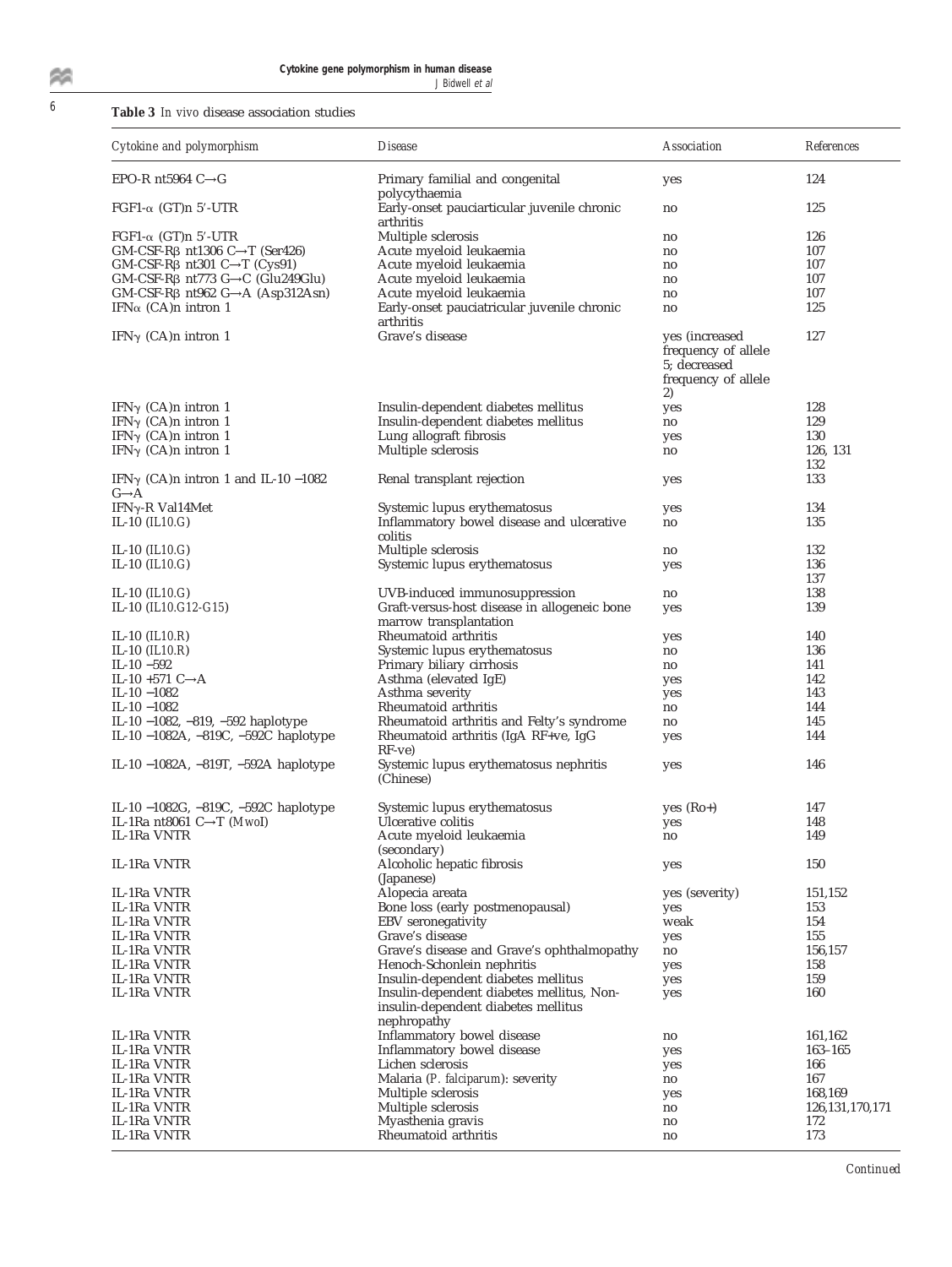<sup>7</sup> **Table 3** *Continued*

| Cytokine and polymorphism                                                             | <i>Disease</i>                                                           | <i><b>Association</b></i> | References |
|---------------------------------------------------------------------------------------|--------------------------------------------------------------------------|---------------------------|------------|
| IL-1Ra VNTR                                                                           | Single vessel coronary disease                                           | yes                       | 174        |
| IL-1Ra VNTR                                                                           | Sjögren's syndrome                                                       | yes                       | 173        |
| IL-1Ra VNTR                                                                           | Systemic lupus erythematosus                                             | yes                       | 175,176    |
| IL-1Ra VNTR                                                                           | Systemic lupus erythematosus                                             | no                        | 177        |
|                                                                                       | Ulcerative colitis                                                       | no                        | 178        |
| IL-1Ra VNTR & IL-1 $\beta$ +3953 exon 5                                               | Myasthenia gravis                                                        | yes                       | 172        |
| $IL-1RI$                                                                              | Insulin-dependent diabetes mellitus                                      | yes                       | 159,179    |
| IL-1RI RFLP-A                                                                         | Insulin-dependent diabetes mellitus                                      | yes                       | 49         |
| IL-1 $\alpha$ (CA)n intron 5                                                          | Early-onset pauciarticular juvenile chronic<br>arthritis                 | no                        | 125        |
| IL-1 $\alpha$ (CA)n intron 5                                                          | Multiple sclerosis                                                       | no                        | 126        |
| IL-1 $\alpha$ (CA)n intron 5                                                          | Rheumatoid arthritis                                                     | no                        | 180        |
| IL-1 $\alpha$ -889                                                                    | Juvenile rheumatoid arthritis                                            | yes                       | 181        |
| IL-1 $\alpha$ intron 6                                                                | Rheumatoid arthritis                                                     | no                        | 182        |
| IL-1 $\beta$                                                                          | Periodontitis                                                            | yes                       | 41,183     |
| $IL-1\beta + IL-1Ra$                                                                  | Inflammatory bowel disease                                               | yes                       | 184,185    |
| IL-1β +3953 exon 5                                                                    | Insulin-dependent diabetes mellitus                                      | no                        | 186        |
| IL-1β +3953 exon 5                                                                    | Insulin-dependent diabetes mellitus (with                                | yes                       | 187        |
| IL-1β +3953 exon 5                                                                    | nephropathy)<br>Insulin-dependent diabetes mellitus (DR3-                | yes                       | 47         |
|                                                                                       | $/DR4-$                                                                  |                           | 162        |
| IL-1β +3953 exon 5<br>IL-1β +3953 exon 5                                              | Inflammatory bowel disease<br>Low-grade squamous intraepithelial lesions | no                        | 188        |
|                                                                                       | Multiple sclerosis                                                       | yes                       | 131        |
| IL-1β +3953 exon 5                                                                    |                                                                          | no                        |            |
| IL-1β +3953 exon 5                                                                    | Myasthenia gravis                                                        | yes                       | 172        |
| IL-1β +3953 exon 5                                                                    | Periodontitis                                                            | yes                       | 189        |
| IL-1 $\beta$ +3953 exon 5                                                             | Ulcerative colitis                                                       | no                        | 178        |
| IL-1 $\beta$ +3953 exon 5                                                             | Ulcerative colitis                                                       | yes                       | 148        |
| IL-1 $\beta$ –511 G $\rightarrow$ A (Aval)                                            | EBV seronegativity                                                       | yes                       | 154        |
| IL-1 $\beta$ -511 G $\rightarrow$ A (Aval), IL-1 $\alpha$ -889, IL-1Ra<br><b>VNTR</b> | Schizophrenia                                                            | yes                       | 190        |
| IL-2 $(CA)$ n 3'-flanking region                                                      | Early-onset pauciarticular juvenile chronic<br>arthritis                 | no                        | 125        |
| IL-2 $(CA)$ n 3'-flanking region                                                      | Inflammatory bowel disease                                               | no                        | 135        |
| IL-2 (CA)n 3'-flanking region                                                         | Multiple sclerosis                                                       | no                        | 126,132    |
| IL-2 (CA)n 3'-flanking region                                                         | Rheumatoid arthritis                                                     | no                        | 180        |
| IL-2 (CA)n 3'-flanking region                                                         | Ulcerative colitis                                                       | weak                      | 135        |
| IL-2R $\beta$ (GT)n 5'-UTR                                                            | Multiple sclerosis                                                       | no                        | 126        |
| IL-2R $\beta$ dinucleotide repeat                                                     | Schizophrenia                                                            | no                        | 191,192    |
| IL-2R $\gamma$                                                                        | Severe combined immunodeficiency disease*                                | yes                       | 193-200    |
| IL-4 -590 C $\rightarrow$ T ( <i>BsmFI</i> )                                          | Asthma and atopy                                                         | weak                      | 56         |
| IL-4 -590 C $\rightarrow$ T (BsmFI)                                                   | Asthma and atopy<br>(Japanese)                                           | yes                       | 201,202    |
| IL-4 Intron 2, 70 bp VNTR                                                             | Multiple sclerosis                                                       | yes                       | 203        |
| IL-4 Intron 2, 70 bp VNTR                                                             | Myasthenia gravis                                                        | no                        | 204        |
| IL-4 Intron 3, (GT) repeat                                                            | Multiple sclerosis                                                       | no                        | 132        |
| IL-4 Intron 3, (GT) repeat                                                            | Myasthenia gravis                                                        | no                        | 204        |
| IL-4R $\alpha$ nt148 A $\rightarrow$ G (150 V)                                        | Atopic disease                                                           | yes                       | 205,206    |
| IL-4R $\alpha$ nt1902 G $\rightarrow$ A (R576Q)                                       | Atopic disease                                                           | yes                       | 59         |
| IL-5 $R\alpha$ (GA)n 3'-UTR                                                           | Early-onset pauciarticular juvenile chronic<br>arthritis                 | no                        | 125        |
| IL-5 $R\alpha$ (GA)n 3'-UTR                                                           | Multiple sclerosis                                                       | no                        | 126        |
| IL-5 $R\alpha$ (GA)n 3'-UTR                                                           | Rheumatoid arthritis                                                     | no                        | 180        |
| IL-6 $-174$ C $\rightarrow$ G                                                         | Systemic-onset juvenile chronic arthritis                                | yes                       | 64         |
| IL-6 3' (AT)-rich minisatellite                                                       | Bone loss (bone mineral density)                                         | yes                       | 66         |
| IL-6 3' (AT)-rich minisatellite                                                       | Systemic lupus erythematosus                                             | yes                       | 69         |
| IL-6 BgIII                                                                            | Rheumatoid arthritis                                                     | no                        | 68         |
| IL-6 MspI & BgIII                                                                     | Rheumatoid arthritis, pauciarticular juvenile                            | no                        | 207        |
|                                                                                       | rheumatoid arthritis, systemic lupus<br>erythematosus                    |                           |            |
| IRF-1 (GT)n intron 7                                                                  | Multiple sclerosis                                                       | no                        | 126        |
| $TGF\alpha$ TaqI RFLP                                                                 | Cleft lip                                                                | no                        | 208        |
| TGF <sub>B</sub> 1 nt509 C $\rightarrow$ T                                            | Asthma (elevated IgE)                                                    |                           | 142        |
| TGF $\beta$ 1 nt509 C $\rightarrow$ T                                                 | Coronary artery disease and hypertension                                 | yes                       | 209        |
| $TGF\beta1$ nt713-8delC                                                               | Diabetic nephropathy                                                     | no                        | 210        |
| TGF <sub>B1</sub> nt713-8delC                                                         | Insulin-dependent diabetes mellitus                                      | no<br>no                  | 210        |
| $TGF\beta1$ nt713-8delC                                                               | Osteoporosis                                                             |                           | 104        |
| TGF $\beta$ 1 nt788 C $\rightarrow$ T (T2631)                                         | Coronary artery disease and hypertension                                 | yes<br>no                 | 209        |
|                                                                                       |                                                                          |                           |            |

*Continued*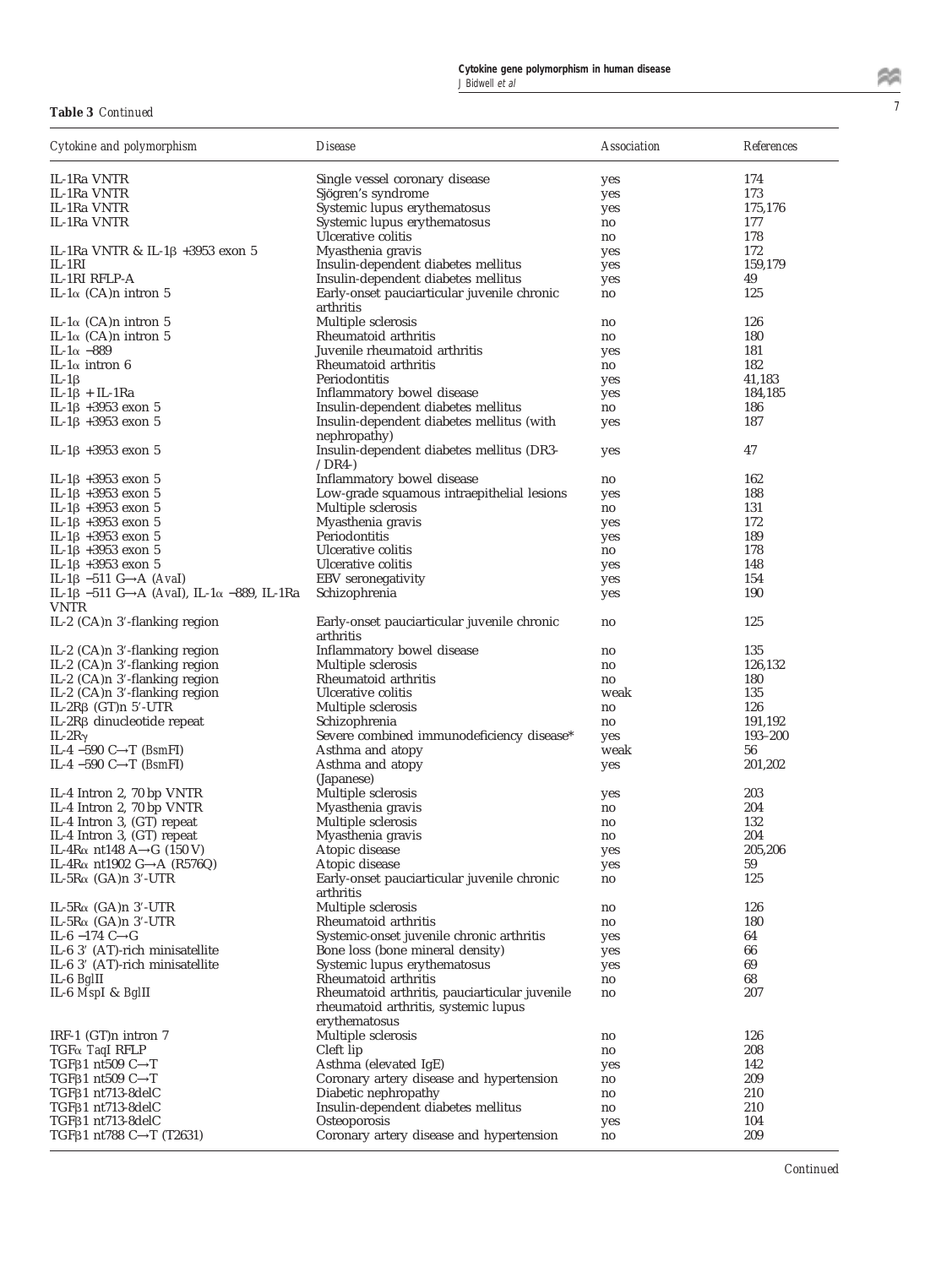# <sup>8</sup> **Table 3** *Continued*

| Cytokine and polymorphism                       | <i>Disease</i>                                           | Association              | <b>References</b> |
|-------------------------------------------------|----------------------------------------------------------|--------------------------|-------------------|
| TGF $\beta$ 1 nt788 C $\rightarrow$ T (T2631)   | Diabetic nephropathy                                     | yes                      | 210               |
| TGFβ1 nt788 C→T (T2631)                         | Insulin-dependent diabetes mellitus                      | no                       | 210               |
| TGF $\beta$ 1 nt800 G $\rightarrow$ A           | Coronary artery disease and hypertension                 | no                       | 209               |
| TGF <sub>B1</sub> nt869 (Leu10Pro)              | Coronary artery disease and hypertension                 | no                       | 209               |
| TGF <sub>B1</sub> nt869 (Leu10Pro)              | Postmenopausal osteoporosis (Japanese)                   | yes                      | 211               |
| TGF <sub>B1</sub> nt915 (Arg <sub>25Pro)</sub>  | Coronary artery disease and hypertension                 | no                       | 209               |
| TGF <sub>B1</sub> nt915 (Arg <sub>25Pro)</sub>  | Fibrotic lung disease and lung allograft                 | yes                      | 103,114           |
|                                                 | fibrosis                                                 |                          |                   |
| TGF <sub>B1</sub> nt915 (Arg <sub>25</sub> Pro) | Hypertension                                             | yes                      | 212               |
| TNFa, TNFb                                      | Multiple sclerosis                                       | yes, via LD with         | 213               |
|                                                 |                                                          | HLA?                     |                   |
| TNFa, TNFb, TNFc, TNFd                          | Pharyngeal cancer                                        | no                       | 214               |
| TNFa1b5, a2b1, a2b3, a7b4, a6 b5                | Insulin-dependent diabetes mellitus                      | via LD with HLA?         | 215,216           |
| TNFa2                                           | Campylobacter jejuni-related Guillain-Barre              | yes                      | 217               |
|                                                 | syndrome                                                 |                          |                   |
| TNFa2                                           | Celiac disease                                           | yes                      | 179               |
| TNFa2                                           | Colorectal cancer                                        | yes                      | 218               |
| TNFa2                                           | Multiple sclerosis                                       | yes, via LD with<br>HLA? | 126               |
| TNFa2                                           | Myasthenia gravis                                        | yes                      | 219               |
| TNFa2                                           | Rheumatoid arthritis                                     |                          | 180               |
| TNFa2. a6                                       | Insulin-dependent diabetes mellitus                      | yes                      | 115               |
| TNFa2, b3                                       | Celiac disease                                           | yes<br>via LD with       | 220               |
|                                                 |                                                          | $HLA-DQ2+$               |                   |
|                                                 |                                                          | haplotypes               |                   |
| TNFa6                                           | Early-onset pauciarticular juvenile chronic              | yes                      | 125               |
|                                                 | arthritis                                                |                          |                   |
| TNFa6, b5, c1, d3, e3                           | Rheumatoid arthritis                                     | yes                      | 221               |
| TNFa9                                           | Renal transplant rejection                               | yes                      | 222               |
| TNFb3                                           | Laryngeal cancer                                         | yes                      | 214               |
| TNF $b3, d4, d5$                                | Clozapine-induced agranulocytosis                        | yes                      | 223               |
| TNFc2                                           | Ulcerative colitis (progression)                         | yes                      | 178               |
| TNFc1                                           | Rheumatoid arthritis                                     | yes                      | 221               |
| TNFc2                                           | HIV disease progression                                  | yes                      | 224               |
| TNFd3                                           | Cardiac transplant rejection                             | yes                      | 117               |
| TNFd3                                           | Graft-versus-host disease in allogeneic bone             | yes                      | 139               |
|                                                 | marrow transplantation                                   |                          |                   |
| TNFd4                                           | Renal transplant rejection                               | yes                      | 222               |
| TNF-RI $(p55)$ C52F                             | TNF receptor-associated periodic syndromes               | yes                      | 225               |
| TNF-RII 3'-UTR SSCP '7/8'                       | Grave's disease                                          | no                       | 226               |
| TNF-RII 3'-UTR SSCP '7/8'                       | Insulin-dependent diabetes mellitus                      | no                       | 226               |
| TNF $\alpha$ -163                               | Non-insulin-dependent diabetes mellitus                  | no                       | 227               |
| TNF $\alpha$ -238                               | Alcoholic steatohepatitis                                | yes                      | 118               |
| TNF $\alpha$ -238                               | Chronic hepatitis B                                      | yes                      | 228               |
| TNF $\alpha$ -238                               | Chronic active hepatitis C                               | yes                      | 229<br>125        |
| TNF $\alpha$ -238                               | Early-onset pauciarticular juvenile chronic<br>arthritis | no                       |                   |
| TNF $\alpha$ -238                               | Early-onset psoriasis                                    | no                       | 230               |
| TNF $\alpha$ -238                               | Insulin resistance (decreased)                           | yes                      | 231               |
| TNF $\alpha$ -238                               | Multiple sclerosis                                       | no                       | 126               |
| TNF $\alpha$ -238                               | Multiple sclerosis                                       | yes                      | 120               |
| TNF $\alpha$ -238                               | Non-insulin-dependent diabetes mellitus                  | no                       | 227               |
| TNF $\alpha$ -238                               | Periodontitis (adult)                                    | no                       | 123               |
| TNF $\alpha$ -238                               | Rheumatoid arthritis                                     | yes (erosion)            | 82                |
| TNF $\alpha$ -238                               | Rheumatoid arthritis                                     | yes (joint               | 121               |
|                                                 |                                                          | destruction)             |                   |
| TNF $\alpha$ -238                               | Rheumatoid arthritis                                     | no                       | 232               |
| TNF $\alpha$ -238                               | Scarring trachoma                                        | no                       | 233               |
|                                                 | (Chlamydial)                                             |                          |                   |
| TNF $\alpha$ -238, -244, -308                   | Chaga's disease                                          | no                       | 234               |
| TNF $\alpha$ -238, -308                         | Ankylosing spondylitis                                   | no                       | 235               |
| TNF $\alpha$ -238, -308                         | Pneumoconiosis                                           | yes (TNF $\alpha$ -308)  | 236               |
| TNF $\alpha$ -238, -308                         | Meningococcal disease                                    | no                       | 237               |
| TNF $\alpha$ -238, -308                         | Systemic lupus erythematosus (Whites and                 | no, via LD with          | 238               |
|                                                 | Black S. African)                                        | HLA?                     |                   |
| TNF $\alpha$ –238, TNF $\alpha$                 | Systemic lupus erythematosus (Italians)                  | no                       | 239               |
| TNF $\alpha$ -308                               | Actinic prurigo                                          | no                       | 240               |
| TNF $\alpha$ -308                               | Alcoholic steatohepatitis                                | no                       | 118               |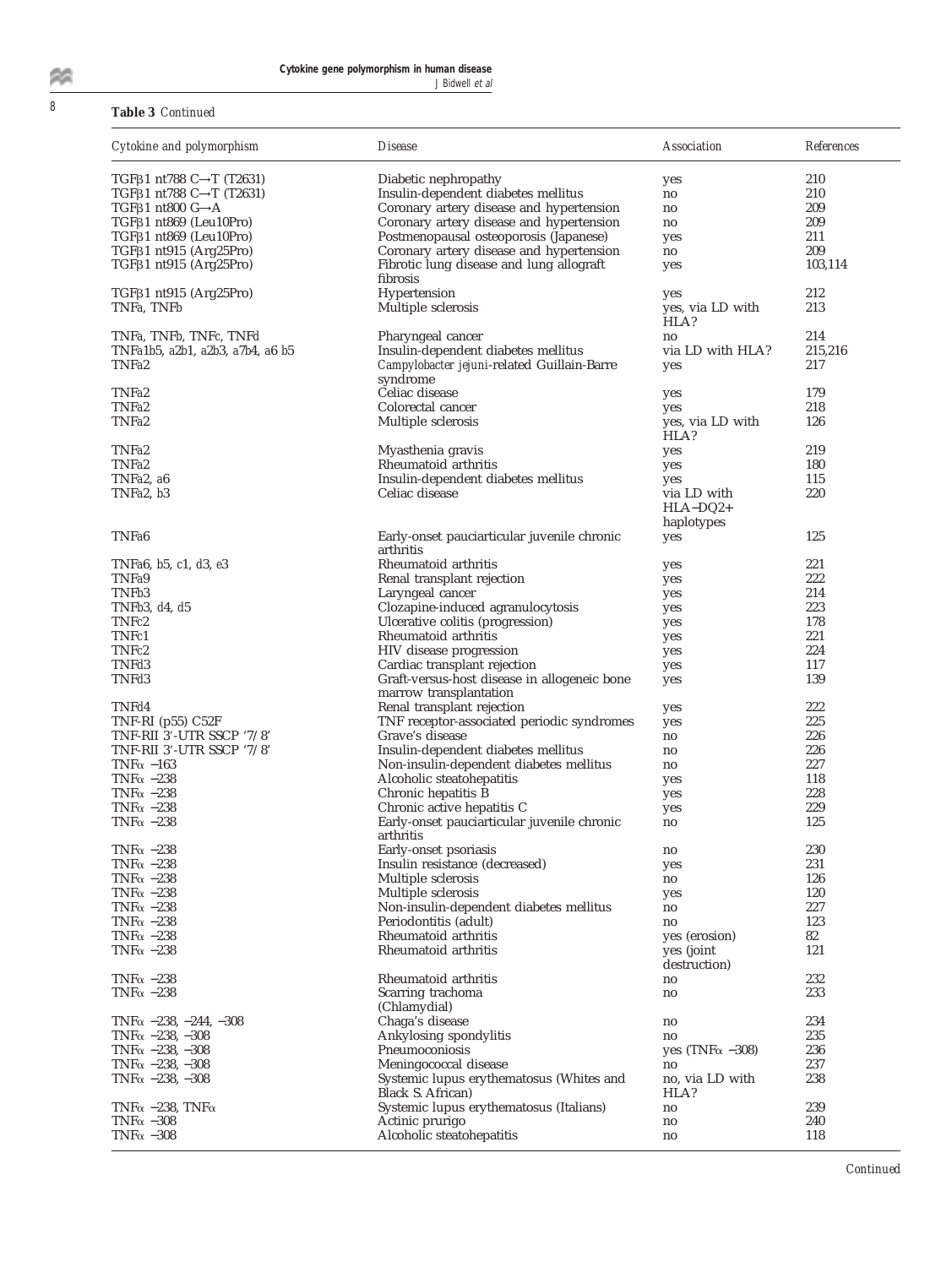| Cytokine and polymorphism                                       | <i>Disease</i>                                                         | Association                                      | <b>References</b>  |
|-----------------------------------------------------------------|------------------------------------------------------------------------|--------------------------------------------------|--------------------|
| TNF $\alpha$ –308                                               | Ankylosing spondylitis                                                 | no                                               | 241                |
| TNF $\alpha$ -308                                               | Cardiac transplant rejection                                           | no                                               | 117                |
| TNF $\alpha$ –308                                               | Celiac disease                                                         | via LD with HLA?                                 | 242                |
| TNF $\alpha$ -308                                               | Cerebral malaria                                                       | yes                                              | 243                |
| TNF $\alpha$ -308                                               | Chronic hepatitis B                                                    | no                                               | 228                |
| TNF $\alpha$ -308                                               | Chronic active hepatitis C                                             | no                                               | 229                |
| TNF $\alpha$ -308                                               | Chronic lymphocytic leukaemia                                          | yes                                              | 244                |
| TNF $\alpha$ -308                                               | Chronic lymphocytic leukaemia                                          | no                                               | 245                |
| TNF $\alpha$ -308                                               | Coronary heart disease                                                 | no                                               | 246                |
| TNF $\alpha$ -308                                               | Dermatitis herpetiformis                                               | via LD with HLA?                                 | 247                |
| TNF $\alpha$ -308                                               | Early-onset pauciarticular juvenile chronic<br>arthritis               | no                                               | 125                |
| TNF $\alpha$ -308                                               | Graft-versus-host disease in allogeneic bone<br>marrow transplantation | no                                               | 248                |
| TNF $\alpha$ -308                                               | HIV-encephalitis                                                       | no                                               | 249                |
| TNF $\alpha$ -308                                               | Hodgkin's disease                                                      | no                                               | 245                |
| TNF $\alpha$ -308                                               | Insulin-dependent diabetes mellitus                                    | no, via LD with<br>HLA?                          | 83,122,250         |
| TNF $\alpha$ -308                                               | Inflammatory bowel disease                                             | trend                                            | 165                |
| TNF $\alpha$ -308                                               | Insulin resistance                                                     | no                                               | 231                |
| TNF $\alpha$ -308                                               | Leprosy                                                                | yes (lepromatous)                                | 251                |
| TNF $\alpha$ -308                                               | Leprosy                                                                | no (tuberculoid)                                 | 251                |
| TNF $\alpha$ -308                                               | Lichen sclerosus                                                       | no                                               | 252                |
| TNF $\alpha$ -308                                               | Multiple sclerosis                                                     | no                                               | 120, 126, 253, 254 |
| TNF $\alpha$ -308                                               | Nephropathia epidemica                                                 | yes                                              | 255                |
| TNF $\alpha$ -308                                               | Non-insulin-dependent diabetes mellitus                                | no                                               | 227                |
| TNF $\alpha$ -308                                               | Obesity                                                                | yes                                              | 246                |
| TNF $\alpha$ -308                                               | Periodontitis (adult)                                                  | no                                               | 123                |
| TNF $\alpha$ -308<br>TNF $\alpha$ -308                          | Primary sclerosing cholangitis<br>Rheumatoid arthritis                 | yes<br>yes (nodular<br>disease)                  | 256<br>232         |
| TNF $\alpha$ -308                                               | Rheumatoid arthritis, systemic lupus<br>erythematosus                  | yes, via LD with<br>HLA?                         | 257,258            |
| TNF $\alpha$ -308                                               | Scarring trachoma                                                      | yes                                              | 233                |
| TNF $\alpha$ -308                                               | Severe malarial and other infections                                   | yes                                              | 259                |
| TNF $\alpha$ –308                                               | Severe sepsis                                                          | no                                               | 260                |
| TNF $\alpha$ -308                                               | Systemic lupus erythematosus and nephritis<br>(Koreans)                | yes, via LD with                                 | 261,262            |
| TNF $\alpha$ -308                                               | Systemic lupus erythematosus (African-<br>Americans)                   | yes                                              | 263                |
| TNF $\alpha$ -308                                               | Systemic lupus erythematosus (Chinese)                                 | no, via LD with<br>HLA?                          | 264                |
| TNF $\alpha$ -308                                               | UVB-induced immunosuppression                                          | no                                               | 138                |
| TNF $\alpha$ -308                                               | Venous thromboembolism                                                 | no                                               | 265                |
| TNF $\alpha$ –308 and IL-10 –1082 G->A                          | Cardiac transplant rejection                                           | yes                                              | 266                |
| TNF $\alpha$ -308 and IL-10 -1082 G-A                           | Renal transplant rejection                                             | yes, TNF $\alpha$ -308<br>alone                  | 267,268            |
| TNF $\alpha$ -308 and LT $\alpha$ (TNF $\beta$ ) NcoI           | Asthma                                                                 | yes                                              | 269                |
| TNF $\alpha$ –308 and LT $\alpha$ (TNF $\beta$ ) <i>Nco</i> I   | Asthma and atopy (Italians)                                            | yes $(LT\alpha, (TNF\beta)$<br><i>Ncol</i> only) | 270                |
| TNF $\alpha$ –308 and LT $\alpha$ (TNF $\beta$ ) <i>Nco</i> I   | Asthma (childhood)                                                     | yes                                              | 271                |
| TNF $\alpha$ –308 and LT $\alpha$ (TNFB) NcoI                   | Colorectal cancer                                                      | yes $(\beta$ <i>Ncol</i> only)                   | 272                |
| TNF $\alpha$ –308 and LT $\alpha$ (TNF $\beta$ ) <i>Nco</i> I   | Congestive heart failure                                               | no                                               | 273                |
| TNF $\alpha$ –308 and LT $\alpha$ (TNF $\beta$ ) <i>Nco</i> I   | Dermatitis herpetiformis                                               | yes                                              | 274                |
| TNF $\alpha$ –308 and LT $\alpha$ (TNFB) NcoI                   | Hairy cell leukaemia                                                   | no                                               | 275                |
| TNF $\alpha$ –308 and LT $\alpha$ (TNFB) NcoI                   | Multiple sclerosis                                                     | yes (development)                                | 276                |
| TNF $\alpha$ –308 and LT $\alpha$ (TNFB) NcoI                   | Non-Hodgkin's lymphoma (outcome)                                       | yes                                              | 277                |
| TNF $\alpha$ –308 and LT $\alpha$ (TNFB) NcoI                   | Mucocutaneous leishmaniaisis                                           | yes                                              | 278                |
| TNF $\alpha$ –376 G- $\rightarrow$ A                            | Non-insulin-dependent diabetes mellitus                                | no                                               | 227                |
| TNF $\alpha$ -376 G- $\rightarrow$ A                            | Multiple sclerosis                                                     | no                                               | 120                |
| TNF $\alpha$ +488A                                              | Common variable immunodeficiency                                       | yes                                              | 279                |
| $LTα$ (TNFβ) NcoI                                               | Ankylosing spondylitis                                                 | no                                               | 280                |
| LΤα (TNFβ) NcoI                                                 | Ankylosing spondylitis                                                 | yes                                              | 235                |
| LΤα (TNFβ) NcoI<br>LΤ $α$ (TNFβ) Ncol                           | Autoimmune thyroiditis<br>Chronic lymphocytic leukaemia                | no<br>yes (advanced<br>stage)                    | 281<br>244         |
| $LT\alpha$ (TNF <sub>B</sub> ) <i>NcoI</i><br>$LTα$ (TNFβ) NcoI | Gastric cancer<br>Grave's disease                                      | yes (survival)<br>via LD with HLA?               | 282<br>283         |

鹩

*Continued*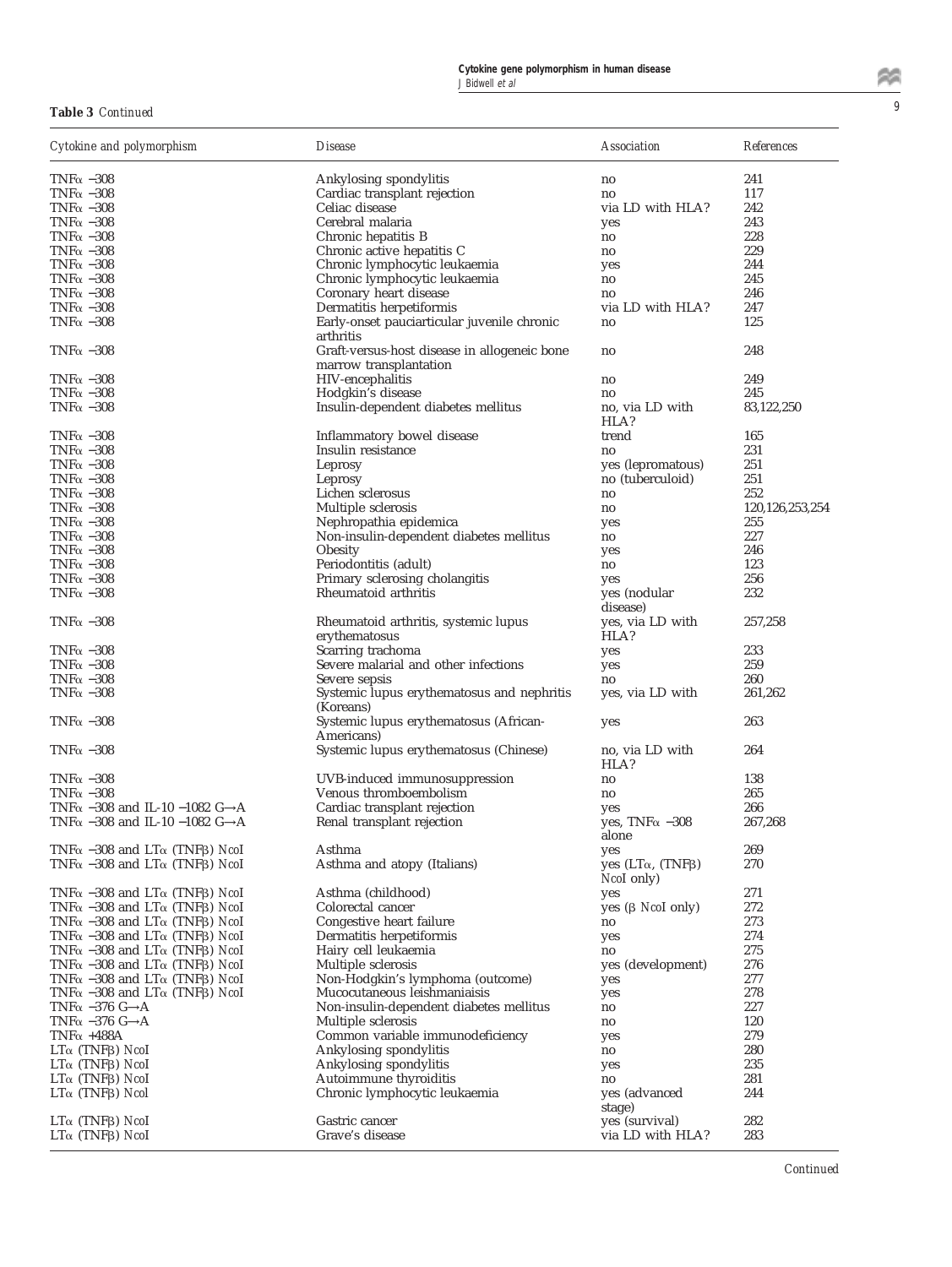### <sup>10</sup> **Table 3** *Continued*

| Cytokine and polymorphism                       | <i>Disease</i>                                                   | <b>Association</b> | <b>References</b> |
|-------------------------------------------------|------------------------------------------------------------------|--------------------|-------------------|
| $LT\alpha$ (TNF <sub>B</sub> ) NcoI             | Hashimoto's disease                                              | no                 | 284               |
| $LT\alpha$ (TNF <sub>B</sub> ) NcoI             | Hyperinsulinaemia in coronary artery disease                     | yes                | 285               |
| $LT\alpha$ (TNF <sub>B</sub> ) NcoI             | Insulin-dependent diabetes mellitus                              | via LD with HLA?   | 115,286-295       |
| $LT\alpha$ (TNF <sub>B</sub> ) NcoI             | Idiopathic membranous nephropathy                                | via LD with HLA?   | 296               |
| $LT\alpha$ (TNF <sub>B</sub> ) NcoI             | Inflammatory bowel disease                                       | no                 | 297               |
| $LT\alpha$ (TNF <sub>B</sub> ) NcoI             | Lung cancer                                                      | yes (survival)     | 298,299           |
| $LT\alpha$ (TNF <sub>B</sub> ) NcoI             | Multiple sclerosis and optic neuritis                            | no                 | 253,300           |
| $LT\alpha$ (TNF <sub>B</sub> ) NcoI             | Myasthenia gravis                                                | yes                | 301               |
| $LT\alpha$ (TNF <sub>B</sub> ) NcoI             | Non-insulin-dependent diabetes mellitus                          | yes                | 302               |
|                                                 | (hypertriglyceridaemia)                                          |                    |                   |
| $LT\alpha$ (TNF <sub>B</sub> ) <i>NcoI</i>      | Primary biliary cirrhosis                                        | via LD with HLA?   | 303               |
| $LT\alpha$ (TNF <sub>B</sub> ) NcoI             | Primary biliary cirrhosis                                        | no                 | 304               |
| $LT\alpha$ (TNF <sub>B</sub> ) NcoI             | Rheumatoid arthritis                                             | no                 | 232               |
| $LT\alpha$ (TNF <sub>B</sub> ) NcoI             | Rheumatoid arthritis, pauciarticular juvenile                    | via LD with HLA?   | 305,309           |
|                                                 | rheumatoid arthritis, systemic lupus<br>erythematosus, Sjögren's |                    |                   |
| $LT\alpha$ (TNF <sub>B</sub> ) NcoI             | Severe sepsis                                                    | yes                | 260               |
| $LT\alpha$ (TNF <sub>B</sub> ) NcoI             | Spontaneous abortion                                             | no                 | 310               |
| $LT\alpha$ (TNF <sub>B</sub> ) NcoI & EcoRI     | Behcet's disease                                                 | yes (Nool)         | 311               |
| $LT\alpha$ (TNF <sub>B</sub> ) Ncol, TNFa, b, c | Multiple sclerosis                                               | no                 | 309,312           |

\*For other SCID-IL-2R $\gamma$  associations, information is available from the World Wide Web site: http://www.nhgri.nih.gov/DIR/LGT/SCID/IL2RGbase.html

ies may be critically influenced by several factors such as the cell lineage used in the assay and the therapeutic preconditioning or treatment of subjects prior to harvesting cells for the assay. Therefore, the reader should refer to publications of individual studies in which apparent contradictions between results are evident. A review of the results of the principal studies is shown in Table 2.

#### *In vivo* **disease association studies**

These studies attempt to identify immunogenetic markers for a given disease. Association is sought between specific cytokine gene polymorphisms and clinical outcome by direct comparison of individual cytokine genotypes and the clinical features of the disease (eg, susceptibility, duration and severity). The *a priori* involvement of dysregulation of a specific cytokine or receptor in the disease is usually, though not always, the rationale for selecting a cytokine or cytokine receptor gene for analysis. Such data may be generated using population-based or family studies in humans or using animal models, and may be from analysis of secreted, cell surface or intracellular protein, or of cytokine mRNA. Using these and other clues, many studies have identified statistically significant associations between cytokine alleles and disease. However, in many of these studies the *in vitro* expression studies have not been attempted, or are the subject of controversy, or by consensus have not indicated a convincing functional rationale for the association.

The genetic analysis of cytokines in human disease has traditionally focused on case-control association studies, in which the frequencies of marker alleles in groups of patients and healthy controls are compared, and the difference is subjected to statistical analysis. The association is often expressed as the relative risk (or odds ratio) that an individual will develop the disorder if he or she carries the particular allele or marker, compared to an individual who does not carry the allele or marker. These studies have met with only modest success in identifying disease-causing cytokine genes, in part because of the difficulty in selecting from among the many candidate possibilities, and the likely modest effect of any single disease susceptibility gene. The difficulty in identifying a perfectly matched control group creates an additional limitation, increasing the possibility that a potentially positive association is biologically irrelevant because of population admixture. Furthermore, even when cases and controls are adequately matched, most study designs involve relatively small sample sizes which lack the statistical power to detect small or moderate gene effects. Other approaches to identifying associations between complex traits and cytokine or cytokine receptor gene polymorphism use a variety of family-based study designs. These include whole genome scanning using linkage analysis (LOD scores) and affected sib-pair (ASP) methods. With identification of specific chromosomal regions, more precise localisation required the development of linkage disequilibrium mapping<sup>35</sup> and transmission disequilibrium testing<sup>36,37</sup> with the establishment of ancestral haplotypes among disease-associated chromosomes.<sup>38</sup>

Allelic association methods based on increased transmission of marker alleles will need to be employed for the mapping of complex disease susceptibility genes. However, because the extent of association of single marker alleles with disease is a function of the relative frequency of the allele on disease-associated chromosomes *vs* non disease-predisposing chromosomes, the most associated marker allele in a region will not necessarily be closest to the disease locus. Although this area is controversial, the extended transmission/disequilbrium test (TDT)<sup>37</sup> may be best approach.<sup>39</sup>

While combined analysis of data from several studies can be pooled to increase confidence in the strength of observed associations, biases in reporting positive or weak associations as opposed to lack of reporting negative associations also influences interpretation of published observations.

One of the sometimes overlooked aspects of such dis-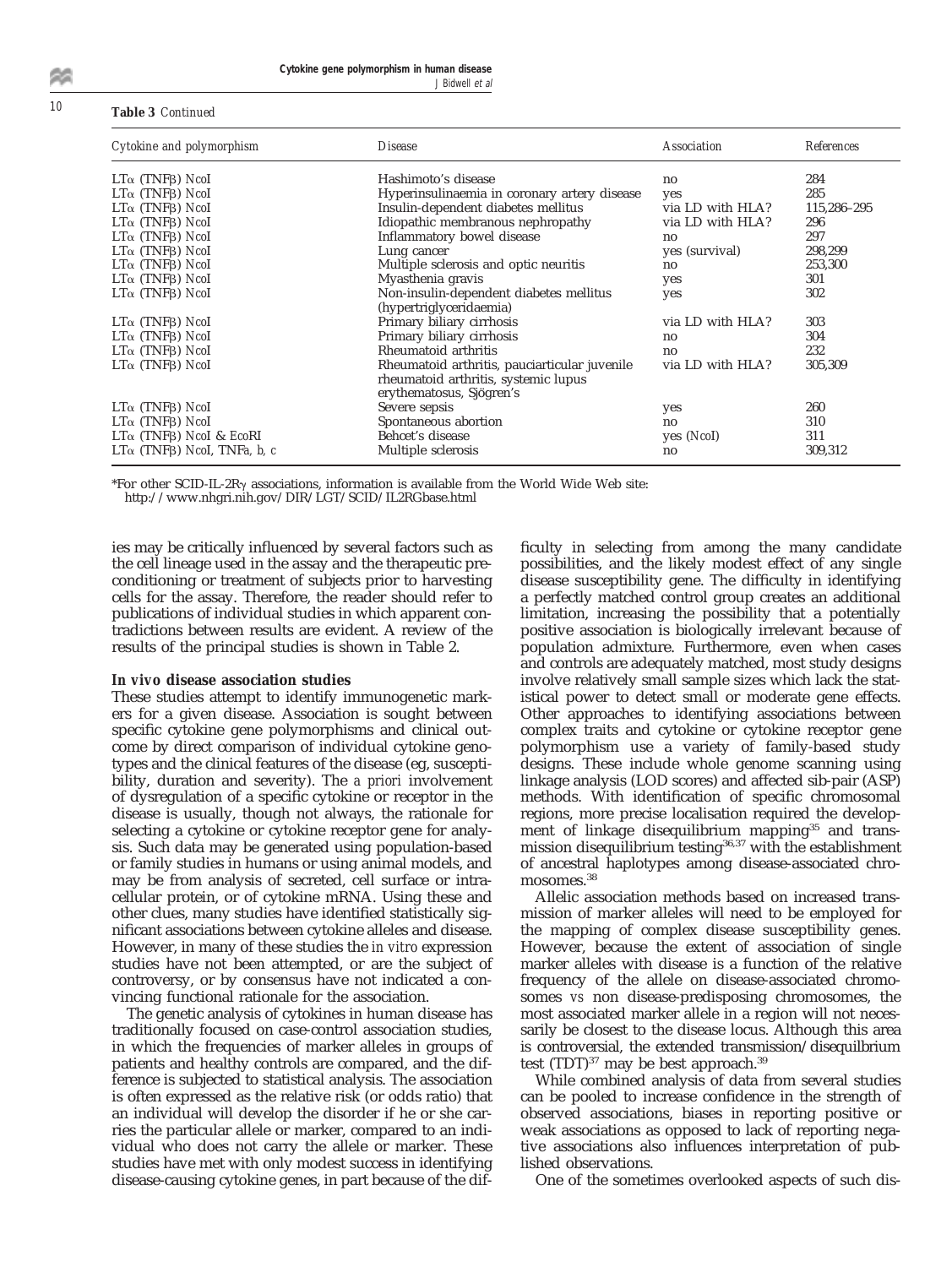ease association studies is that the cytokine network is highly complex, containing interactive cascades of gene activation and suppression. One consequence of mutual TH1–TH2 antagonism may be the predominance of one or the other subset, which might directly influence the clinical outcome of disease. Therefore, genetic polymorphisms in cytokine genes and their receptors which regulate expression should not in all cases be studied strictly in isolation. This is because individual associations may be non-informative, whereas specific combinations of cytokine genotypes might predispose to disease susceptibility or outcome. Only a very few studies to date have attempted to analyse the combined contribution of more than one cytokine gene polymorphism to disease.

A review of the results of the principal disease association studies is shown in Table 3, both statistically significant (scored as 'yes') and statistically non-significant (scored as 'no'). The statistical significance is recorded as interpreted by the originating authors: for details of the statistical tests and corrections used, the reader should refer to the papers cited. For certain combinations of polymorphisms and diseases, contradictory results have been published. In these cases, the discordancy may be attributable to differences in ethnicity of populations, patient and/or control cohort selection *or* size, disease classification or status, or methods of statistical analysis. Both *in vitro* expression studies and *in vivo* disease association studies involving  $TNF\alpha$  and  $LT\alpha$  (TNF $\beta$ ) polymorphisms are often complicated by their linkage disequilibrium (LD) with HLA genes and haplotypes within the major histocompatibility complex. This has created difficulties in dissecting the independent role of TNF in expression and disease (see Table 2 and 3 for examples).

## **On-line databases**

Tables 1, 2 and 3 and associated citations are reproduced in electronic form on the World Wide Web. They are searchable using the appropriate 'find' command of Web browsers. It is the intention of the authors to issue regular updates of these tables as part of an ongoing feature of this Journal. Notification and details of the revisions to the tables will be published as appropriate.

The Web site URL for Tables 1, 2 and 3 and associated citations is:

http://www.pam.bris.ac.uk/services/GAI/cytokine4.htm

## **Cytokine reviews database**

In addition to these databases, we have issued a searchable reference database containing 1000 cytokine review citations, from 1990 to the present. This database is provided in two formats:

- Endnote<sup>™</sup> version 3 (filename CYTOREVIEWS.ENL)
- Tagged MEDLARS format (.TAG) file (filename CYTOREVIEWS.TAG)

The files contain both *general* and *disease-specific* reviews relating to cytokines and cytokine receptors. The Endnote version may be searched using any criteria available within the Endnote<sup> $TM$ </sup> application, eg, by author or keyword. The tagged MEDLARS version may be imported directly into other reference manager programs. Both files may be downloaded directly from the Web site shown above.

## **Related World Wide Web sites**

Human cytokine gene nucleotide sequence alignments: http://www.pam.bris.ac.uk/services/cytokine2.htm

PubMed search engine, primed to search for cytokine gene polymorphisms:

http://www.gla.ac.uk/Acad/FacMed/Surgery/ggtemp/ gghome/ggformat.html

On-line Mendelian Inheritance in Man (OMIM) Web site: http://www3.ncbi.nlm.nih.gov/Omim/searchomim.html

But a note of caution...

In addition, other elements which can influence the expression of cytokine (and other?) genes should not be forgotten. For example, the rigour with which Fishman *et al*<sup>64</sup> approached the measurement of IL-6 production in their control subjects, demonstrates the importance of the natural metabolic variation which occurs daily. This supported earlier studies, for example that of Petrovsky and Harrison,<sup>313</sup> who showed that the LPs induction of IL-10 and IFN-gamma varied throughout the day, observing that the IFN-gamma/IL-10 ratio peaked early in the morning and concluding that both cortisol and melatonin could regulate diurnal immune variation. Although much has been made of the requirement for caution when interpreting genetic data from the TNF cluster without due consideration of the MHC and linkage disequilibrium, MHC effects on cytokines off chromosome 6 have not been so well documented. The evidence is beginning to emerge, however. A study in 1997<sup>314</sup> demonstrated that secreted levels of IFN-gamma varied markedly with class-II alleles, in an MLR. DR1, DR2 and DR6 were associated with high IFN-gamma secretion while DR3, DR4 and DR7 were associated with lower IFN-gamma production. Similar conclusions were drawn for those DQ alleles in linkage disequilibrium with the DR alleles noted above. This pattern was reversed for TNF secretion (ie, DR3 was high TNF and so on), mirroring earlier work by Pociot *et al*<sup>115</sup> who demonstrated a DR-based hierarchy of TNF secretion which was of greater magnitude than the TNF-allele results for which they are more usually remembered. Similar data are available for other aspects of the immune system, for example antibody production.<sup>315</sup>

In this regard, DR3 has received the greatest attention. T cell activation varies in DR3-positive individuals, perhaps because of diminished CD69 expression,<sup>316</sup> as do cytokines themselves<sup>317</sup> particularly in regard to autoimmune DR3 positive subjects.<sup>318</sup> Apoptosis may differ because these individuals have diminished expression of CD95 (FAS319) and indeed lower total lymphocyte counts have been described in aassociation with B8-DR3.320 Little insight to the mechanism of these various effects by the class-II on immune function was available until recently, when it was demonstrated that different class-II molecules varied in the efficiency with which they transduce signals from CD4 across the cell membrane, and that this variation is carried with the intracellular portion of the class-II molecule.<sup>321</sup> As if this were not confusing enough, the age of the donors themselves has been shown to affect T cell activation322,323 through various mechanisms. In conclusion, the genetic effect seen to be acting on cytokine production, and implicating them as disease-associated loci in their own right, are complicated by the MHC and age.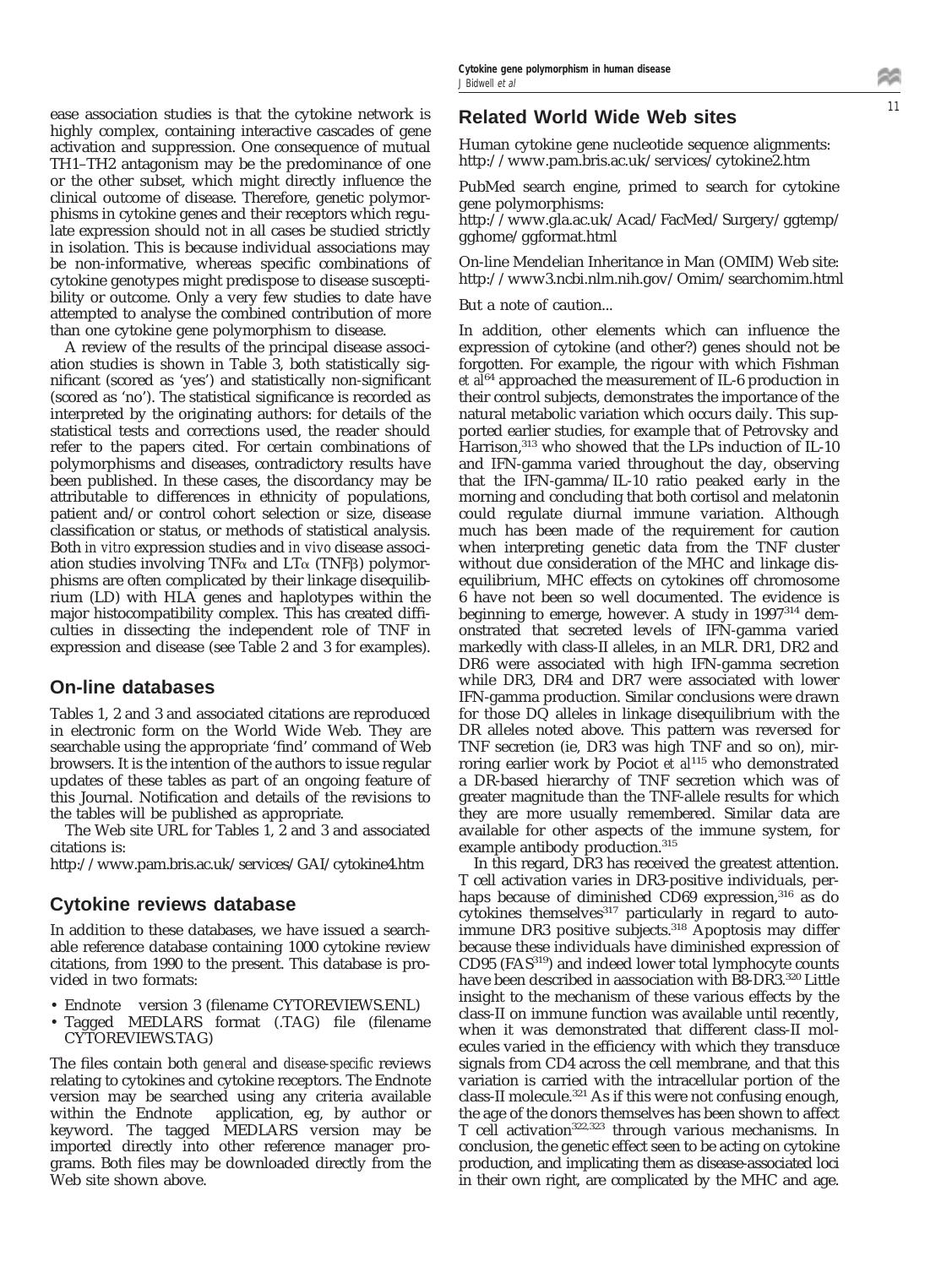<sup>12</sup> How well we as a research community deal with these complications will determine how efficiently the influence of cytokine immunogenetics on disease is elucidated.

#### **References**

- 1 Hibi M, Hirano T. Signal transduction through cytokine receptors. *Int Rev of Immunol* 1998; **17**: 75–102.
- 2 Onishi M, Nosaka T, Kitamura T. Cytokine receptors: structures and signal transduction. *Int Rev of Immunol* 1998; **16**: 617–634.
- 3 Rubinstein M, Dinarello CA, Oppenheim JJ, Hertzog P. Recent advances in cytokines, cytokine receptors and signal transduction. *Cytokine and Growth Factor Rev* 1998; **9**: 175–181.
- 4 Carpenter LR, Yancopoulos GD, Stahl N. General mechanisms of cytokine receptor signaling. *Adv Protein Chem* 1998; **52**: 109–140.
- 5 Ihle JN, Thierfelder W, Teglund S *et al*. Signaling by the cytokine receptor superfamily. *Ann NY Acad Sci* 1998; **865**: 1–9.
- 6 Casciari JJ, Sato H, Durum SK, Fiege J, Weinstein JN. Reference databases of cytokine structure and function. *Cancer Chemother Biolog Response Modifiers* 1996; **16**: 315–346.
- 7 Minasian E, Nicola NA. A review of cytokine structures. *Protein Sequences and Data Analysis* 1992; **5**: 57–64.
- 8 Balkwill FR, Burke F. The cytokine network. *Immunology Today* 1989; **10**: 299–304.
- 9 Elias JA, Zitnik RJ. Cytokine-cytokine interactions in the context of cytokine networking. *Am J Respirat Cell Molecul Biol* 1992; **7**: 365–367.
- 10 Fraser JK, Lill MC, Figlin RA. The biology of the cytokine sequence cascade. *Seminars in Oncology* 1996; **23**: 2–8.
- 11 Kunkel S, Standiford T, Chensue SW, Kasahara K, Strieter RM. Cellular and molecular mechanisms of cytokine networking. *Agents And Actions. Supplements* 1991; **32**: 205–218.
- 12 Olsson I. The cytokine network. *J Intern Med* 1993; **233**: 103–105.
- 13 Abbas AK, Williams ME, Burstein HJ, Chang TL, Bossu P, Lichtman AH. Activation and functions of CD4+ T-cell subsets. *Immunol Rev* 1991; **123**: 5–22.
- 14 HayGlass KT, Wang M, Gieni RS, Ellison C, Gartner J. In vivo direction of CD4 T cells to Th1 and Th2-like patterns of cytokine synthesis. *Advances in Experiment Med and Biol* 1996; **409**: 309–316.
- 15 Kapsenberg ML, Wierenga EA, Bos JD, Jansen HM. Functional subsets of allergen-reactive human CD4+ T cells. *Immunol Today* 1991; **12**: 392–395.
- 16 Kelso A, Troutt AB, Maraskovsky E *et al*. Heterogeneity in lymphokine profiles of CD4+ and CD8+ T cells and clones activated in vivo and in vitro. *Immunolog Rev* 1991; **123**: 85–114.
- 17 Lederer JA, Liou JS, Todd MD, Glimcher LH, Lichtman AH. Regulation of cytokine gene expression in T helper cell subsets. *J Immunol* 1994; **152**: 77–86.
- 18 Mosmann TR, Sad S. The expanding universe of T-cell subsets: Th1, Th2 and more. *Immunol Today* 1996; **17**: 138–146.
- 19 Williams ME, Chang TL, Burke SK, Lichtman AH, Abbas AK. Activation of functionally distinct subsets of CD4+ T lymphocytes. *Res Immunol* 1991; **142**: 23–28.
- 20 Mosmann TR. Cytokine secretion patterns and cross-regulation of T cell subsets. *Immunol Res* 1991; **10**: 183–188.
- 21 Hässig A, Kremer H, Liang WX, Stampfli K. The role of the Th-1 to Th-2 shift of the cytokine profiles of CD4 helper cells in the pathogenesis of autoimmune and hypercatabolic diseases. *Med Hypotheses* 1998; **51**: 59–63.
- 22 Cunha-Neto E, Rizzo LV, Albuquerque F *et al*. Cytokine production profile of heart-infiltrating T cells in Chagas' disease cardiomyopathy. *Brazilian J Med Biolog Res* 1998; **31**: 133–137.
- 23 Shearer GM, Clerici M. Cytokine profiles in HIV type 1 disease and protection. *Aids Res and Human Retroviruses* 1998; **14** (Suppl 2): S149–152.
- 24 Miossec P, van den Berg W. Th1/Th2 cytokine balance in arthritis. *Arthritis and Rheumatism* 1997; **40**: 2105–2115.
- 25 Karban A, Lerner A, Shapiro S. Th1/TH2 cytokine profile in celiac disease. *Israel J Med Sci* 1997; **33**: 209–214.
- 26 Wu TC, Kurman RJ. Analysis of cytokine profiles in patients with human papillomavirus-associated neoplasms. *J Nat Cancer Inst* 1997; **89**: 185–187.
- 27 Rugtveit J, Nilsen EM, Bakka A, Carlsen H, Brandtzaeg P, Scott H. Cytokine profiles differ in newly recruited and resident subsets of mucosal macrophages from inflammatory bowel disease. *Gastroenterology* 1997; **112**: 1493–1505.
- 28 Groux H, Rouleau M, Bacchetta R, Roncarolo MG. T-cell subsets and their cytokine profiles in transplantation and tolerance. *Annals of the New York Acad of Sci* 1995; **770**: 141–148.
- 29 Miossec P. Acting on the cytokine balance to control autoimmunity and chronic inflammation. *Eur Cytokine Netw* 1993; **4**: 245–251.
- 30 Miossec P. Pro- and antiinflammatory cytokine balance in rheumatoid arthritis. *Clin Exp Rheumatol* 1995; **13** (Suppl 12): S13–16.
- 31 Rabinovitch A. Immunoregulatory and cytokine imbalances in the pathogenesis of IDDM. Therapeutic intervention by immunostimulation? *Diabetes* 1994; **43**: 613–621.
- 32 Bidwell JL, Wood NAP, Morse HR, Olomolaiye OO, Laundy GJ. Human cytokine gene nucleotide sequence alignments, 1998. *Eur J Immunogenet* 1998; **25**: 83–266.
- 33 Bidwell JL, Wood NAP, Morse HR, Olomolaiye OO, Keen LJ, Laundy GJ. Human cytokine gene nucleotide sequence alignments: supplement 1. *Eur J Immunogenet* 1999; **26**: 135–223.
- 34 Bidwell JP. Nuclear matrix proteins and osteoblast gene expression. *J Bone Miner Res* 1998; **13**: 155–167.
- 35 Escamilla MA, McInnes LA, Spesney M, Reus VI, Service SK, Shimayoshi N. Assessing the feasibility of linkage disequilibrium methods for mapping complex traits: an initial screen for bipolar disorder loci on chromosome 18. *Am J Hum Genet* 1999; **64**: 1670–1678.
- 36 Spielman RS, McGinnis RE, Ewens WJ. Transmission test for linkage disequilibrium the insulin gene and insulin-dependent diabetes mellitus (IDDM). *Am J Hum Genet* 1993; **52**: 506–516.
- 37 Sham PC, Curtis D. An extended transmission/disequilbrium test (TDT) for multi-allele marker loci. *Am J Hum Genet* 1995; **59**: 323–336.
- 38 Merriman TR, Eaves IA, Twells RC, Merriman ME, Danoy PA, Muxworthy CE. Transmission of haplotypes of microsatellite markers rather than single marker alleles in the mapping of putative type 1 diabetes susceptibility gene (IDDM6). *Hum Mol Genet* 1998; **7**: 517–524.
- 39 Falk CT, Ashley A, Lamb N, Sherman SL. Identification of susceptibility loci contributing to a complex disease using conventional segregation, linkage, and association methods. *Genet Epidemiol* 1995; **12**: 601–606.
- 40 Bailly S, di Giovine FS, Duff GW. Polymorphic tandem repeat region in interleukin-1 alpha intron 6. *Hum Genet* 1993; **91**: 85–86.
- 41 Kornman KS, di Giovine FS. Genetic variations in cytokine expression: a risk factor for severity of adult periodontitis. *Ann Periodontol* 1998; **3**: 327–338.
- 42 Todd S, Naylor SL. Dinucleotide repeat polymorphism in the human interleukin 1, alpha gene (IL1A). *Nucleic Acids Res* 1991; **19**: 3756.
- 43 Epplen C, Frank G, Gomolka M, Albert E, Nurnberg P, Epplen JT. Dinucleotide repeat polymorphism in the human IL1A gene. *Hum Mol Genet* 1994; **3**: 1710.
- 44 Zuliani G, Hobbs HH. A high frequency of length polymorphisms in repeated sequences adjacent to Alu sequences. *Am J Hum Genet* 1990; **46**: 963–969.
- 45 di Giovine FS, Takhsh E, Blakemore AI, Duff GW. Single base polymorphism at -511 in the human interleukin-1 beta gene (IL1 beta). *Hum Mol Genet* 1992; **1**: 450.
- 46 Guasch JF, Bertina RM, Reitsma PH. Five novel intragenic dimorphisms in the human interleukin-1 genes combine to high informativity. *Cytokine* 1996; **8**: 598–602.
- 47 Pociot F, Molvig J, Wogensen L, Worsaae H, Nerup J. A TaqI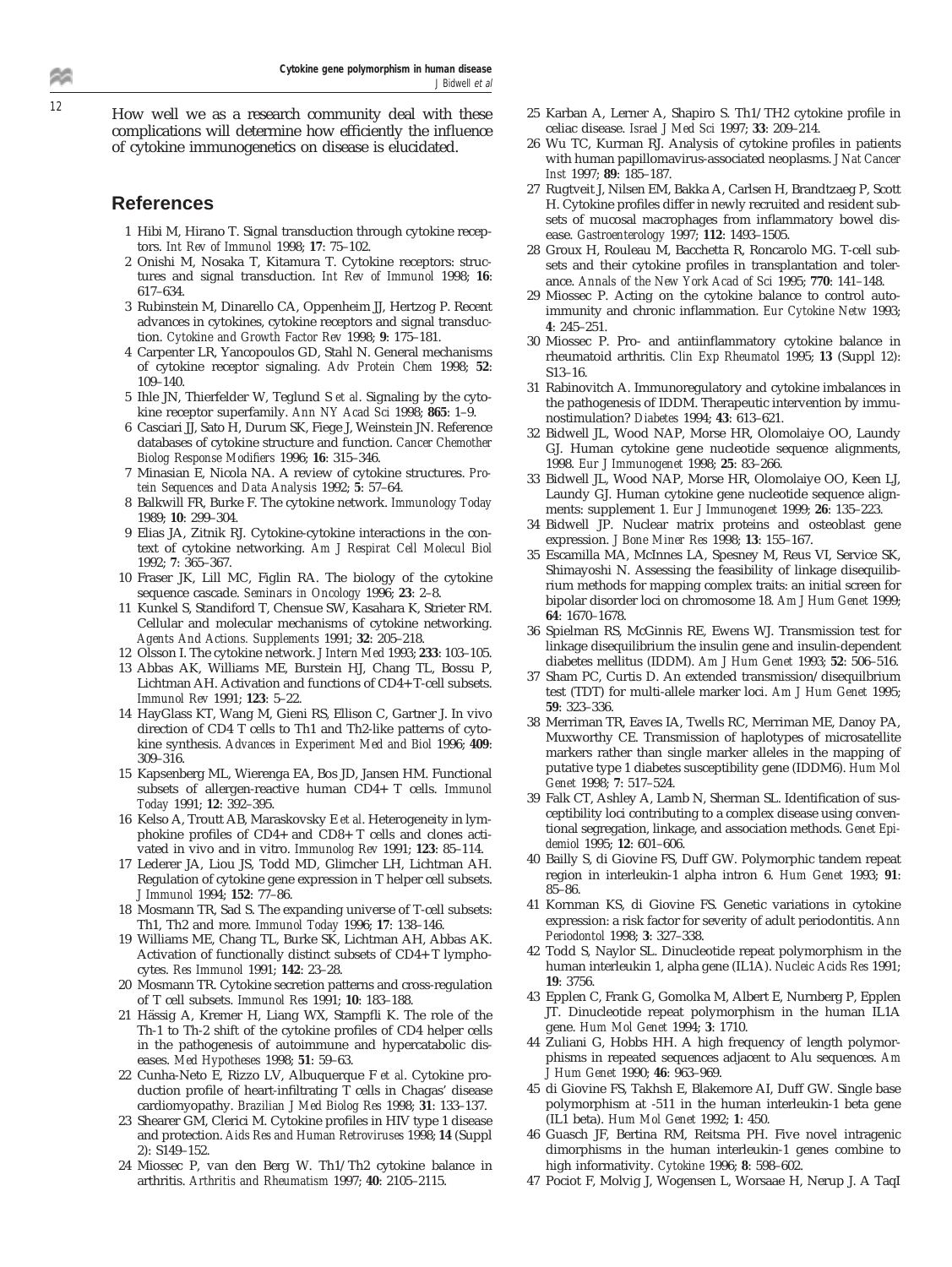correlates with IL-1 beta secretion in vitro. *Eur J Clin Invest* 1992; **22**: 396–402.

- 48 Tarlow JK, Blakemore AI, Lennard A *et al*. Polymorphism in human IL-1 receptor antagonist gene intron 2 is caused by variable numbers of an 86-bp tandem repeat. *Hum Genet* 1993; **91**: 403–404.
- 49 Bergholdt R, Karlson AE, Johannesen J *et al*. Characterization of polymorphisms of an interleukin 1 receptor type 1 gene (IL1RI) promotor region (P2) and their relation to insulin-dependent diabetes mellitus (IDDM). The Danish Study Group of Diabetes in Childhood. *Cytokine* 1995; **7**: 727–733.
- 50 John S, Turner D, Donn R *et al*. Two novel biallelic polymorphisms in the IL-2 gene. *Eur J Immunogenet* 1998; **25**: 419–420.
- 51 Epplen C, Frank G, Gomolka M, Nagy M, Nurnberg P, Epplen JT. Dinucleotide repeat polymorphism in the IL2 and IL5RA genes. *Hum Mol Genet* 1994; **3**: 679.
- 52 Cottrell S, Bodmer WF, Markie D. TaqI RFLP for the IL2RA locus. *Hum Mol Genet* 1994; **3**: 2085.
- 53 Brewster ES, Brennan MB, Vissing H. Dinucleotide repeat polymorphism in the IL-2R beta gene. *Nucleic Acids Res* 1991; **19**: 4022.
- 54 Jaquet K, Kreipe H, Felgner J, Radzun HJ, Parwaresch MR. A Bg1II RFLP demonstrated for the IL-3 gene in normal human blood cells and leukemias. *Nucleic Acids Res* 1989; **17**: 3620.
- 55 Jeong MC, Navani A, Oksenberg JR. Limited allelic polymorphism in the human interleukin-3 gene. *Molecular and Cellular Probes* 1998; **12**: 49–53.
- 56 Walley AJ, Cookson WO. Investigation of an interleukin-4 promoter polymorphism for associations with asthma and atopy. *J Med Genet* 1996; **33**: 689–692.
- 57 Mout R, Willemze R, Landegent JE. Repeat polymorphisms in the interleukin-4 gene (IL4). *Nucleic Acids Res* 1991; **19**: 3763.
- 58 Deichmann K, Bardutzky J, Forster J, Heinzmann A, Kuehr J. Common polymorphisms in the coding part of the IL4-receptor gene. *Biochem Biophys Res Commun* 1997; **231**: 696–697.
- 59 Hershey G, Friedrich M, Esswein L, Thomas M, Chatila T. The association of atopy with a gain-of-function mutator in the  $\alpha$ subunit of the interleukin 4 receptor. *N Engl J Med* 1997; **337**: 1720–1725.
- 60 Kollintza A, Worthington J, John S, Ollier WER, Hajeer AH. A novel polymorphism in the IL-5R alpha gene promoter. *Eur J Immunogenet* 1998; **25**: 79 (Abstract).
- 61 Kollintza A, Worthington J, John S, Ollier WE, Hajeer AH. A new polymorphism in the promoter of the interleukin 5 receptor alpha subunit (IL-5RA) gene. *Immunogenetics* 1998; **48**: 65–66.
- 62 Olomolaiye OO, Wood NAP, Bidwell JL. Identification of a novel polymorphism in the human IL-6 promoter region. *Immunology* 1997; **92** (Suppl 1): 66 (Abstract 15.32).
- 63 Olomolaiye OO, Wood NAP, Bidwell JL. A novel NlaIII polymorphism in the human IL-6 promoter. *Eur J Immunogenet* 1998; **25**: 267.
- 64 Fishman D, Faulds G, Jeffery R *et al*. The effect of novel polymorphisms in the interleukin-6 (IL-6) gene on IL-6 transcription and plasma IL-6 levels, and an association with systemiconset juvenile chronic arthritis. *J Clin Invest* 1998; **102**: 1369– 1376.
- 65 Bowcock AM, Ray A, Erlich H, Sehgal PB. Rapid detection and sequencing of alleles in the 3' flanking region of the interleukin-6 gene. *Nucleic Acids Res* 1989; **17**: 6855–6864.
- 66 Murray RE, McGuigan F, Grant SF, Reid DM, Ralston SH. Polymorphisms of the interleukin-6 gene are associated with bone mineral density. *Bone* 1997; **21**: 89–92.
- 67 Fugger L, Morling N, Bendtzen K *et al*. MspI polymorphism in the human interleukin 6 (IL 6) gene. *Nucleic Acids Res* 1989; **17**: 4419.
- 68 Blankenstein T, Volk HD, Techert-Jendrusch C, Qin ZH, Richter G, Diamantstein T. Lack of correlation between Bg1II RFLP in the human interleukin 6 gene and rheumatoid arthritis. *Nucleic Acids Res* 1989; **17**: 8902.
- 69 Linker-Israeli M, Wallace DJ, Prehn JL, Nand R, Li L, Klinen-

<sup>13</sup> polymorphism in the human interleukin-1 beta (IL-1 beta) gene berg JR. A greater variability in the 39 flanking region of the IL-6 gene in patients with systemic lupus erythematosus (SLE). *Autoimmunity* 1996; **23**: 199–209.

- 70 Tsukamoto K, Haruta K, Shiba T, Emi M. Isolation and mapping of a polymorphic CA repeat sequence at the human interleukin 6 locus. *J Hum Genet* 1998; **43**: 71–72.
- 71 Tsukamoto K, Ohta N, Shirai Y, Emi M. A highly polymorphic CA repeat marker at the human interleukin 6 receptor (IL6R) locus. *J Hum Genet* 1998; **43**: 289–290.
- 72 Fey MF, Tobler A. An interleukin-8 (IL-8) cDNA clone identifies a frequent HindIII polymorphism. *Hum Genet* 1993; **91**: 298.
- 73 Polymeropoulos MH, Xiao H, Rath DS, Merril CR. Dinucleotide repeat polymorphism at the human interleukin 9 gene. *Nucleic Acids Res* 1991; **19**: 688.
- 74 Tounas N, Cominelli F. Identification and initial characterisation of two polymorphisms in the human IL-10 promoter. *European Cytokine Network* 1996; **7**: 578 (Abstract).
- 75 Turner DM, Williams DM, Sankaran D, Lazarus M, Sinnott PJ, Hutchinson IV. An investigation of polymorphism in the interleukin-10 gene promoter. *Eur J Immunogenet* 1997; **24**: 1–8.
- 76 Eskdale J, Kube D, Tesch H, Gallagher G. Mapping of the human IL 10 gene and further characterization of the 5' flanking sequence. *Immunogenetics* 1997; **46**: 120–128.
- 77 Eskdale J, Gallagher G. A polymorphic dinucleotide repeat in the human IL-10 promoter. *Immunogenetics* 1995; **42**: 444–445.
- 78 Eskdale J, Kube D, Gallagher G. A second polymorphic dinucleotide repeat in the 5' flanking region of the human IL 10 gene. *Immunogenetics* 1996; **45**: 82–83.
- 79 Bellingham J, Gregory-Evans K, Gregory-Evans CY. A polymorphic dinucleotide repeat in the 5' flanking region of the human interleukin 11 (IL11) gene. *Immunogenetics* 1998; **47**: 499–500.
- 80 Higuchi T, Seki N, Kamizono S et al. Polymorphism of the 5'flanking region of the human tumor necrosis factor (TNF) alpha gene in Japanese. *Tissue Antigens* 1998; **51**: 605–612.
- 81 Uglialoro AM, Turbay D, Pesavento PA *et al*. Identification of three new single nucleotide polymorphisms in the human tumor necrosis factor-alpha gene promoter. *Tissue Antigens* 1998; **52**: 359–367.
- 82 Brinkman BM, Huizinga TW, Kurban SS *et al*. Tumour necrosis factor alpha gene polymorphisms in rheumatoid arthritis: association with susceptibility to, or severity of, disease? *Br J Rheumatol* 1997; **36**: 516–521.
- 83 Wilson AG, de Vries N, Pociot F, di Giovine FS, van der Putte LB, Duff GW. An allelic polymorphism within the human tumor necrosis factor alpha promoter region is strongly associated with HLA A1, B8, and DR3 alleles. *J Exp Med* 1993; **177**: 557–560.
- 84 Wilson AG, Symons JA, McDowell TL, McDevitt HO, Duff GW. Effects of a polymorphism in the human tumor necrosis factor alpha promoter on transcriptional activation. *Proc Natl Acad Sci USA* 1997; **94**: 3195–3199.
- 85 D'Alfonso S, Richiardi PM. A polymorphic variation in a putative regulation box of the TNFA promoter region. *Immunogenetics* 1994; **39**: 150–154.
- 86 Nedospasov SA, Udalova IA, Kuprash DV, Turetskaya RL. DNA sequence polymorphism at the human tumor necrosis factor (TNF) locus. Numerous TNF/lymphotoxin alleles tagged by two closely linked microsatellites in the upstream region of the lymphotoxin (TNF-beta) gene. *J Immunol* 1991; **147**: 1053–1059.
- 87 Udalova IA, Nedospasov SA, Webb GC, Chaplin DD, Turetskaya RL. Highly informative typing of the human TNF locus using six adjacent polymorphic markers. *Genomics* 1993; **16**: 180–186.
- 88 Messer G, Spangler U, Jung MC *et al*. Polymorphic structure of the tumor necrosis factor (TNF) locus: an NcoI polymorphism in the first intron of the human TNF-beta gene correlates with a variant amino acid in position 26 and a reduced level of TNF-beta production. *J Exp Med* 1991; **173**: 209–219.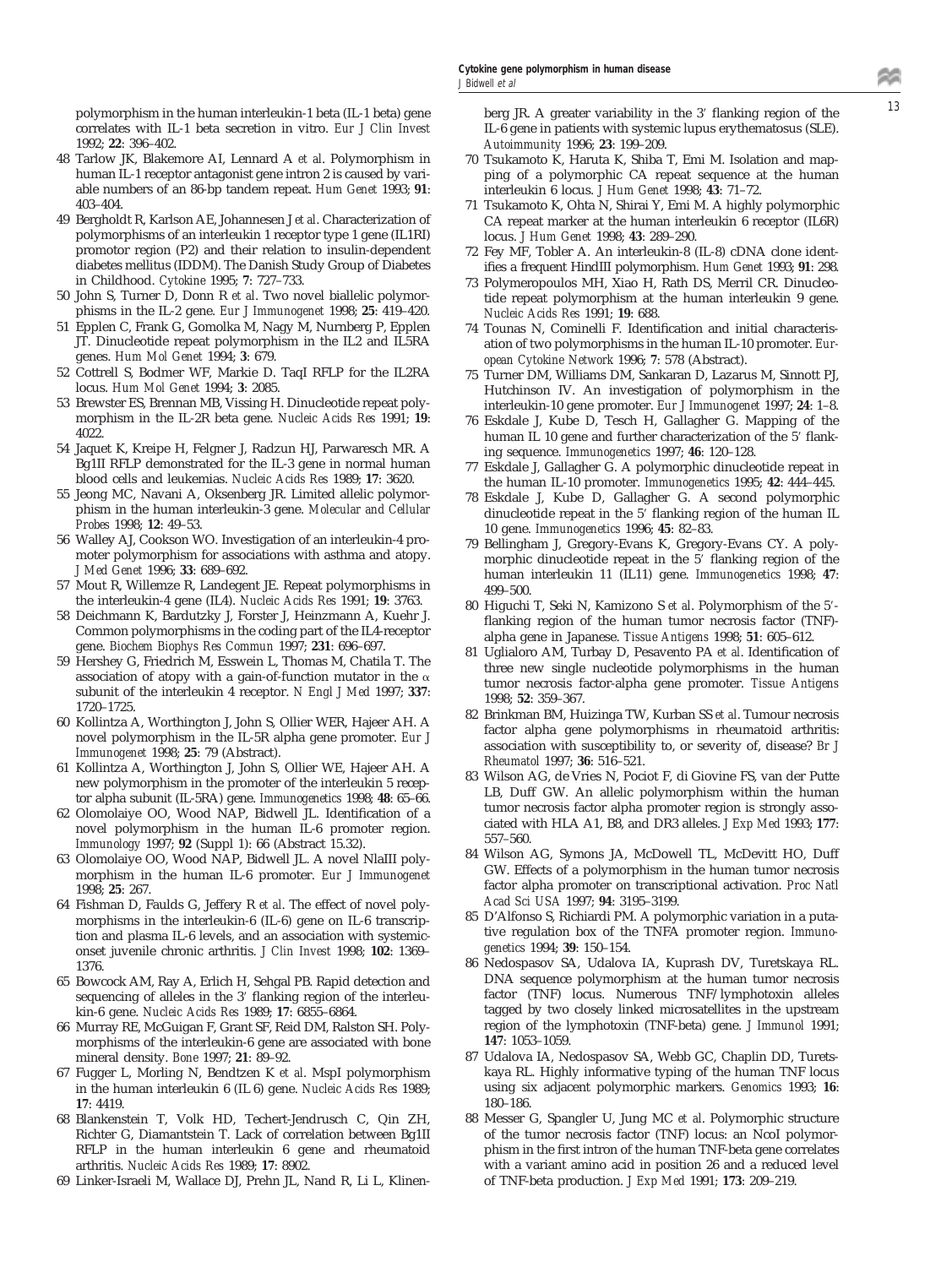- **Cytokine gene polymorphism in human disease** J Bidwell et al
- <sup>14</sup> 89 Rink L, Kirchner H. Recent progress in the tumor necrosis factor-alpha field. *Int Arch Allergy Immunol* 1996; **111**: 199–209.
	- 90 Ferencik S, Lindemann M, Horsthemke B, Grosse-Wilde H. A new restriction fragment length polymorphism of the human TNF-B gene detected by AspHI digest. *Eur J Immunogenet* 1992; **19**: 425–430.
	- 91 Pitts SA, Olomolaiye OO, Elson CJ, Westacott CI, Bidwell JL. An MspA1 I polymorphism in exon 1 of the human TNF receptor type I (p55) gene. *Eur J Immunogenet* 1998; **25**: 269–270.
	- 92 Pitts SA, Olomolaiye OO, Elson CJ, Westacott CI, Bidwell JL. Identification of a rare BglII polymorphism in the promoter region of the human TNF receptor type I (p55) gene. *Eur J Immunogenet* 1998; **25**: 271–272.
	- 93 Kaufman BA, White PS, Steinbrueck T, Donis-Keller H, Brodcur GM. Linkage mapping of the tumor necrosis factor receptor 2 (TNFR2) gene to 1p36.2 using the single-strand conformation polymorphism technique. *Human Genetics* 1994; **94**: 418–422.
	- 94 Golovleva I, Kandefer-Szerszen M, Beckman L, Lundgren E. Polymorphism in the interferon-alpha gene family. *Am J Hum Genet* 1996; **59**: 570–578.
	- 95 Kwiatkowski DJ, Diaz MO. Dinucleotide repeat polymorphism at the IFNA locus (9p22). *Hum Mol Genet* 1992; **1**: 658.
	- 96 Vielh E, Uze G, Lutfalla G, Bandu MT, Mogensen KE. HindIII RFLP at the human IFNAR locus. *Nucleic Acids Res* 1990; **18**: 5580.
	- 97 Riggin CH, Jr., Pitha PM. Methylation and a polymorphic restriction site adjacent to human beta-interferon gene. *DNA* 1982; **1**: 267–271.
	- 98 Gray PW, Goeddel DV. Human immune interferon (IFNgamma) gene sequence and structure. *Basic Life Sciences* 1983; **25**: 35–61.
	- 99 Ruiz-Linares A. Dinucleotide repeat polymorphism in the interferon-gamma (IFNG) gene. *Hum Mol Genet* 1993; **2**: 1508.
	- 100 Hauptschein R, Dalla-Favera R, Gaidano G. TaqI RFLP in the interferon gamma receptor 1 gene (IFNGR1) on human chromosome 6q. *Nucleic Acids Res* 1992; **20**: 1158.
	- 101 Hayward NK, Nancarrow DJ, Bell GI. A Taq I polymorphism for the human transforming growth factor alpha gene (TGFA). *Nucleic Acids Res* 1987; **15**: 5503.
	- 102 Cambien F, Ricard S, Troesch A *et al*. Polymorphisms of the transforming growth factor-beta 1 gene in relation to myocardial infarction and blood pressure. The Etude Cas-Temoin de l'Infarctus du Myocarde (ECTIM) Study. *Hypertension* 1996; **28**: 881–887.
	- 103 Awad MR, El Gamel A, Hasleton P, Sinnott P, Hutchinson IV. Polymorphism in transforming growth factor-beta 1 gene and its correlation to TGF-beta 1 production, allograft fibrosis and fibrotic lung diseases. *Eur J Immunogenet* 1998; **25**: 70 (Abstract).
	- 104 Langdahl BL, Knudsen JY, Jensen HK, Gregersen N, Eriksen EF. A sequence variation: 713–8delC in the transforming growth factor-beta 1 gene has higher prevalence in osteoporotic women than in normal women and is associated with very low bone mass in osteoporotic women and increased bone turnover in both osteoporotic and normal women. *Bone* 1997; **20**: 289–294.
	- 105 Nishimura DY, Purchio AF, Murray JC. Linkage localization of TGFB2 and the human homeobox gene HLX1 to chromosome 1q. *Genomics* 1993; **15**: 357–364.
	- 106 Wagner HM, Gale RE, Freeburn RW, Devereux S, Linch DC. Analysis of mutations in the GM-CSF receptor alpha coding sequence in patients with acute myeloid leukaemia and haematologically normal individuals by RT-PCR-SSCP. *Leukemia* 1994; **8**: 1527–1532.
	- 107 Freeburn RW, Gale RE, Linch DC. Activating point mutations in the betaC chain of the GM-CSF, IL-3 and IL-5 receptors are not a major contributory factor in the pathogenesis of acute myeloid leukaemia. *Br J Haematol* 1998; **103**: 66–71.
	- 108 Freeburn RW, Gale RE, Wagner HM, Linch DC. The beta subunit common to the GM-CSF, IL-3 and IL-5 receptors is highly polymorphic but pathogenic point mutations in patients with

acute myeloid leukaemia (AML) are rare. *Leukemia* 1996; **10**: 123–129.

- 109 Eskdale J, Gallagher C, Verweij CL, Keijsers V, Westendorp RG, Huizinga TW. Interleukin 10 secretion in relation to human IL-10 locus haplotypes. *Proc Natl Acad Sci USA* 1998; **95**: 9465–9470.
- 110 Bailly S, di Giovine FS, Blakemore AI, Duff GW. Genetic polymorphism of human interleukin-1 alpha. *Eur J Immunol* 1993; **23**: 1240–1245.
- 111 Danis VA, Millington M, Hyland VJ, Grennan D. Cytokine production by normal human monocytes: inter-subject variation and relationship to an IL-1 receptor antagonist (IL-1Ra) gene polymorphism. *Clin Exp Immunol* 1995; **99**: 303–310.
- 112 Hurme M, Santtila S. IL-1 receptor antagonist (IL-1Ra) plasma levels are co-ordinately regulated by both IL-1Ra and IL-1beta genes. *Eur J Immunol* 1998; **28**: 2598–2602.
- 113 Pravica V, Asderakis C, Perry C, Hajeer A, Sinnott PJ, Hutchinson IV. In vitro production of IFN- $\gamma$  correlates with CA repeat polymorphism in the human IFN-g gene. *Eur J Immunogenet* 1999; **26**: 1–3.
- 114 Awad MR, El Gamel A, Hasleton P, Turner DM, Sinnott PJ, Hutchinson IV. Genotypic variation in the transforming growth factor-beta1 gene: association with transforming growth factorbeta1 production, fibrotic lung disease, and graft fibrosis after lung transplantation. *Transplantation* 1998; **66**: 1014–1020.
- 115 Pociot F, Briant L, Jongeneel CV *et al*. Association of tumor necrosis factor (TNF) and class II major histocompatibility complex alleles with the secretion of TNF-alpha and TNF-beta by human mononuclear cells: a possible link to insulin-dependent diabetes mellitus. *Eur J Immunol* 1993; **23**: 224–231.
- 116 Derkx HH, Bruin KF, Jongeneel CV. Familial differences in endotoxin-induced TNF release in whole blood and peripheral blood mononuclear cells in vitro: relationship to TNF gene polymorphism. *J Endothelial Res* 1995; **2**: 19–25.
- 117 Turner DM, Grant SC, Lamb WR *et al*. A genetic marker of high TNF-alpha production in heart transplant recipients. *Transplantation* 1995; **60**: 1113–1117.
- 118 Grove J, Daly AK, Bassendine MF, Day CP. Association of a tumor necrosis factor promoter polymorphism with susceptibility to alcoholic steatohepatitis. *Hepatology* 1997; **26**: 143–146.
- 119 Pociot FSDA, Compasso S, Scorza R, Richiardi PM. Functional analysis of a new polymorphism in the human TNF alpha gene promoter. *Scand J Immunol* 1995; **42**: 501–504.
- 120 Huizinga TW, Westendorp RG, Bollen EL *et al*. TNF-alpha promoter polymorphisms, production and susceptibility to multiple sclerosis in different groups of patients. *J Neuroimmunol* 1997; **72**: 149–153.
- 121 Kaijzel EL, van Krugten MV, Brinkman BM *et al*. Functional analysis of a human tumor necrosis factor alpha (TNF-alpha) promoter polymorphism related to joint damage in rheumatoid arthritis. *Molecular Med* 1998; **4**: 724–733.
- 122 Pociot F, Wilson AG, Nerup J, Duff GW. No independent association between a tumor necrosis factor-alpha promotor region polymorphism and insulin-dependent diabetes mellitus. *Eur J Immunol* 1993; **23**: 3050–3053.
- 123 Galbraith GM, Steed RB, Sanders JJ, Pandey JP. Tumor necrosis factor alpha production by oral leukocytes: influence of tumor necrosis factor genotype. *J Periodontol* 1998; **69**: 428–433.
- 124 Kralovics R, Sokol L, Prchal JT. Absence of polycythemia in a child with a unique erythropoietin receptor mutation in a family with autosomal dominant primary polycythemia. *J Clin Invest* 1998; **102**: 124–129.
- 125 Epplen C, Rumpf H, Albert E, Haas P, Truckenbrodt H, Epplen J. Immunoprinting excludes many potential susceptibility genes as predisposing to early onset pauciarticular juvenile chronic arthritis except HLA class II and TNF. *Eur J Immunogenet* 1995; **22**: 311.
- 126 Epplen C, Jackel S, Santos EJ *et al*. Genetic predisposition to multiple sclerosis as revealed by immunoprinting. *Ann Neurol* 1997; **41**: 341–352.
- 127 Siegmund T, Usadel KH, Donner H, Braun J, Walfish PG, Bad-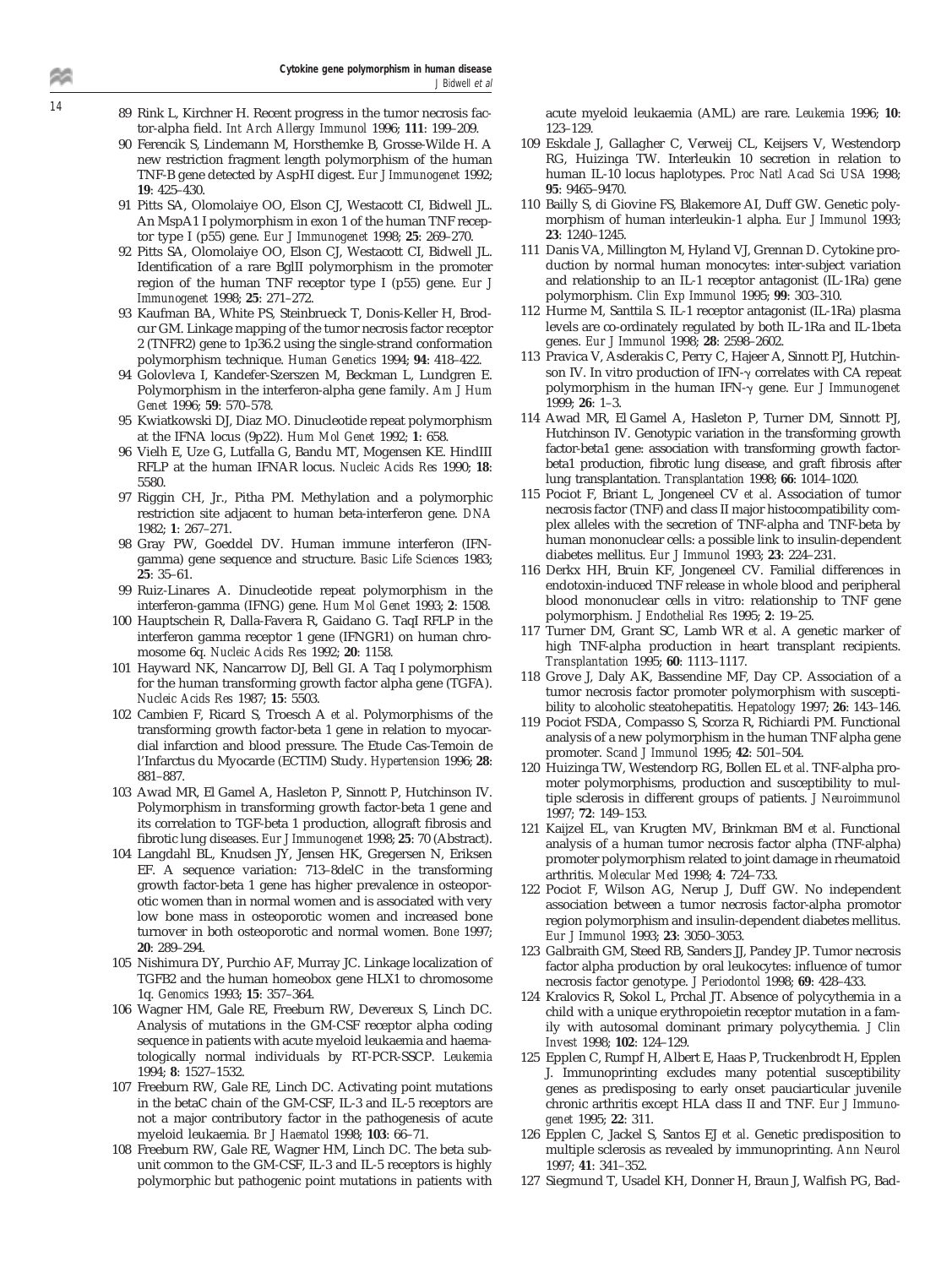phisms in patients with Graves' disease. *Thyroid* 1998; **8**: 1013–1017.

- 128 Awata T, Matsumoto C, Urakami T, Hagura R, Amemiya S, Kanazawa Y. Association of polymorphism in the interferon gamma gene with IDDM. *Diabetologia* 1994; **37**: 1159–1162.
- 129 Pociot F, Veijola R, Johannesen J *et al*. Analysis of an interferongamma gene (IFNG) polymorphism in Danish and Finnish insulin-dependent diabetes mellitus (IDDM) patients and control subjects. Danish Study Group of Diabetes in Childhood. *J Interferon Cytokine Res* 1997; **17**: 87–93.
- 130 Awad MR, Pravica V, El-Gamel A, Hasleton P, Sinnott PJ, Hutchinson IV. CA repeat allele in the first intron of the interferon gamma (IFNg) gene is associated with the development of fibrosis in lung transplants. *Abstracts of the British Transplantation Society 1st Annual Congress* 1998.
- 131 Wansen K, Pastinen T, Kuokkanen S *et al*. Immune system genes in multiple sclerosis: genetic association and linkage analyses on TCR<sub>B</sub>, IGH, IFN<sub>y</sub> and IL-1Ra/IL-1<sub>B</sub> loci. *J Neuroimmunol* 1997; **79**: 29–36.
- 132 He B, Xu C, Yang B, Landtblom AM, Fredrikson S, Hillert J. Linkage and association analysis of genes encoding cytokines and myelin proteins in multiple sclerosis. *J Neuroimmunol* 1998; **86**: 13–19.
- 133 Asderakis A, Sankaran D, Pravica V *et al*. High producer interferon gamma (IFNg) and interleukin 10 (IL-10) genotype is associated with increased frequency of acute rejection episodes in kidney transplant recipients. *Abstracts of the British Transplantation Society 1st Annual Congress* 1998.
- 134 Tanaka Y, Nakashima H, Hisano C *et al*. Association of the interferon-gamma receptor variant (Val14Met) with systemic lupus erythematosus. *Immunogenetics* 1999; **49**: 266–271.
- 135 Parkes M, Satsangi J, Jewell D. Contribution of the IL-2 and IL-10 genes to inflammatory bowel disease (IBD) susceptibility. *Clin Exp Immunol* 1998; **113**: 28–32.
- 136 Eskdale J, Wordsworth P, Bowman S, Fiels M, Gallagher G. Association between polymorphisms at the IL-10 locus and systemic lupus erythematosus. *Tissue Antigens* 1997; **49**: 635–639.
- 137 Mehrian R, Quismorio FP, Jr, Strassmann G *et al*. Synergistic effect between IL-10 and bcl-2 genotypes in determining susceptibility to systemic lupus erythematosus. *Arthr Rheum* 1998; **41**: 596–602.
- 138 Allen MH, Skov L, Barber R *et al*. Ultraviolet B induced suppression of induction of contact sensitivity in human skin is not associated with tumour necrosis factor-alpha-308 or interleukin-10 genetic polymorphisms. *Br J Dermatol* 1998; **139**: 225–229.
- 139 Middleton PG, Taylor PR, Jackson G, Proctor SJ, Dickinson AM. Cytokine gene polymorphisms associating with severe acute graft-versus-host disease in HLA-identical sibling transplants. *Blood* 1998; **92**: 3943–3948.
- 140 Eskdale J, McNicholl J, Wordsworth P *et al*. Interleukin-10 microsatellite polymorphisms and IL-10 locus alleles in rheumatoid arthritis susceptibility. *Lancet* 1998; **352**: 1282–1283.
- 141 Zappala F, Grove J, Watt FE *et al*. No evidence for involvement of the interleukin-10-592 promoter polymorphism in genetic susceptibility to primary biliary cirrhosis. *J Hepatol* 1998; **28**: 820–823.
- 142 Hobbs K, Negri J, Klinnert M, Rosenwasser LJ, Borish L. Interleukin-10 and transforming growth factor-beta promoter polymorphisms in allergies and asthma. *Am J Resp Crit Care Med* 1998; **158**: 1958–1962.
- 143 Lim S, Crawley E, Woo P, Barnes PJ. Haplotype associated with low interleukin-10 production in patients with severe asthma [letter]. *Lancet* 1998; **352**: 113.
- 144 Hajeer AH, Lazarus M, Turner D *et al*. IL-10 gene promoter polymorphisms in rheumatoid arthritis. *Scand J Rheumatol* 1998; **27**: 142–145.
- 145 Coakley G, Mok CC, Hajeer AH *et al*. Interleukin-10 promoter polymorphisms in rheumatoid arthritis and Felty's syndrome. *Br J Rheumatol* 1998; **37**: 988–991.
- <sup>15</sup> enhoop K. Interferon-gamma gene microsatellite polymor-146 Mok CC, Lanchbury JS, Chan DW, Lau CS. Interleukin-10 promoter polymorphisms in Southern Chinese patients with systemic lupus erythematosus. *Arthritis And Rheumatism* 1998; **41**: 1090–1095.
	- 147 Lazarus M, Hajeer AH, Turner D *et al*. Genetic variation in the interleukin 10 gene promoter and systemic lupus erythematosus. *J Rheumatol* 1997; **24**: 2314–2317.
	- 148 Stokkers PC, van Aken BE, Basoski N *et al*. Five genetic markers in the interleukin 1 family in relation to inflammatory bowel disease. *Gut* 1998; **43**: 33–39.
	- 149 Langabeer SE, Linch DC. IL-1 receptor antagonist gene polymorphism in patients with secondary acute myeloid leukaemia. *Cytokines Cell Mol Ther* 1998; **4**: 7–9.
	- 150 Takamatsu M, Yamauchi M, Maezawa Y, Ohata M, Saitoh S, Toda G. Correlation of a polymorphism in the interleukin-1 receptor antagonist gene with hepatic fibrosis in Japanese alcoholics. *Alcoholism, Clin Exp Res* 1998; **22**: 141S–144S.
	- 151 Tarlow JK, Clay FE, Cork MJ *et al*. Severity of alopecia areata is associated with a polymorphism in the interleukin-1 receptor antagonist gene. *J Invest Dermatol* 1994; **103**: 387–390.
	- 152 Cork MJ, Tarlow JK, Clay FE *et al*. An allele of the interleukin-1 receptor antagonist as a genetic severity factor in alopecia areata. *J Invest Dermatol* 1995; **104**: 15S–16S.
	- 153 Keen RW, Woodford-Richens KL, Lanchbury JS, Spector TD. Allelic variation at the interleukin-1 receptor antagonist gene is associated with early postmenopausal bone loss at the spine. *Bone* 1998; **23**: 367–371.
	- 154 Hurme M, Helminen M. Polymorphism of the IL-1 gene complex in Epstein–Barr virus seronegative and seropositive adult blood donors. *Scand J Immunol* 1998; **48**: 219–222.
	- 155 Blakemore AI, Watson PF, Weetman AP, Duff GW. Association of Graves' disease with an allele of the interleukin-1 receptor antagonist gene. *J Clin Endocrinol Metab* 1995; **80**: 111–115.
	- 156 Mühlberg T, Kirchberger M, Spitzweg C, Herrmann F, Heberling HJ, Heufelder AE. Lack of association of Graves' disease with the A2 allele of the interleukin-1 receptor antagonist gene in a white European population. *Eur J Endocrinol* 1998; **138**: 686–690.
	- 157 Cuddihy RM, Bahn RS. Lack of an association between alleles of interleukin-1 alpha and interleukin-1 receptor antagonist genes and Graves' disease in a North American Caucasian population. *J Clin Endocrinol Metab* 1996; **81**: 4476–4478.
	- 158 Liu ZH, Cheng ZH, Yu YS, Tang Z, Li LS. Interleukin-1 receptor antagonist allele: is it a genetic link between Henoch-Schonlein nephritis and IgA nephropathy? *Kidney Int* 1997; **51**: 1938–1942.
	- 159 Pociot F, Ronningen KS, Bergholdt R *et al*. Genetic susceptibility markers in Danish patients with type 1 (insulindependent) diabetes-evidence for polygenicity in man. Danish Study Group of Diabetes in Childhood. *Autoimmunity* 1994; **19**: 169–178.
	- 160 Blakemore AI, Cox A, Gonzalez AM *et al*. Interleukin-1 receptor antagonist allele (IL1RN\*2) associated with nephropathy in diabetes mellitus. *Hum Genet* 1996; **97**: 369–374.
	- 161 Hacker UT, Gomolka M, Keller E *et al*. Lack of association between an interleukin-1 receptor antagonist gene polymorphism and ulcerative colitis. *Gut* 1997; **40**: 623–627.
	- 162 Hacker UT, Bidlingmaier C, Gomolka M *et al*. Inflammatory bowel disease: no association between allele combinations of the interleukin (IL) I beta and IL-I receptor antagonist gene polymorphisms. *Eur J Clin Invest* 1998; **28**: 214–219.
	- 163 Mansfield JC, Holden H, Tarlow JK *et al*. Novel genetic association between ulcerative colitis and the anti- inflammatory cytokine interleukin-1 receptor antagonist. *Gastroenterology* 1994; **106**: 637–642.
	- 164 Bioque G, Bouma G, Crusius JB *et al*. Evidence of genetic heterogeneity in IBD: 1. The interleukin-1 receptor antagonist in the predisposition to suffer from ulcerative colitis. *Eur J Gastroenterol Hepatol* 1996; **8**: 105–110.
	- 165 Louis E, Satsangi J, Roussomoustakaki M *et al*. Cytokine gene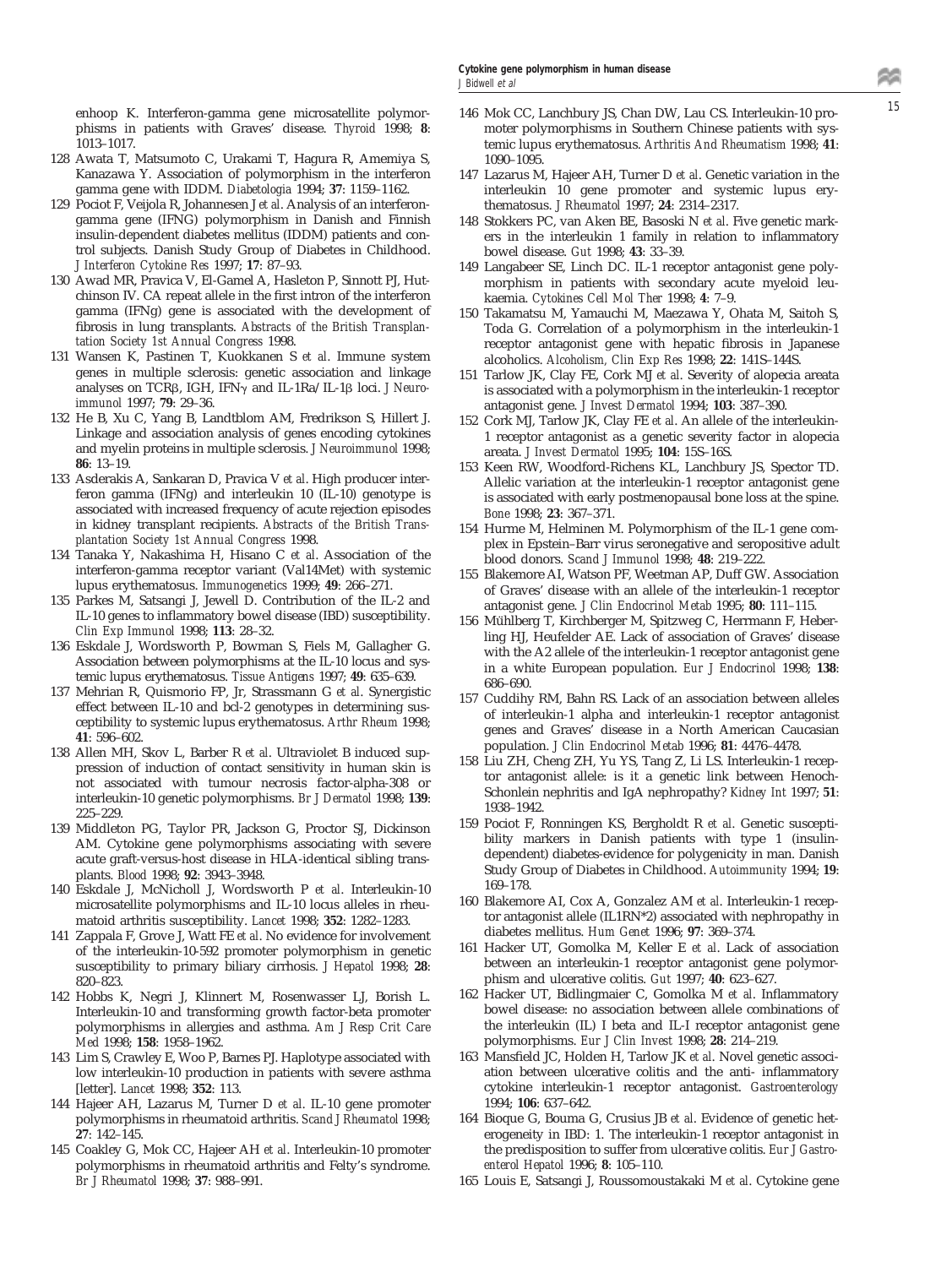<sup>16</sup> polymorphisms in inflammatory bowel disease. *Gut* 1996; **<sup>39</sup>**: 705–710.

- 166 Clay FE, Cork MJ, Tarlow JK *et al*. Interleukin 1 receptor antagonist gene polymorphism association with lichen sclerosus. *Hum Genet* 1994; **94**: 407–410.
- 167 Bellamy R, Kwiatkowski D, Hill AV. Absence of an association between intercellular adhesion molecule 1, complement receptor 1 and interleukin 1 receptor antagonist gene polymorphisms and severe malaria in a West African population. *Transactions Of The Royal Society Of Tropical Medicine And Hygiene* 1998; **92**: 312–316.
- 168 Crusius JB, Pena AS, Van Oosten BW *et al*. Interleukin-1 receptor antagonist gene polymorphism and multiple sclerosis. *Lancet* 1995; **346**: 979.
- 169 de la Concha EG, Arroyo R, Crusius JBA *et al*. Combined effect of HLA-DRB1\*1501 and interleukin-1 receptor antagonist gene allele 2 in susceptibility to relapsing/remitting multiple sclerosis. *J Neuroimmunol* 1997; **80**: 172–178.
- 170 Huang WX, He B, Hillert J. An interleukin 1-receptor-antagonist gene polymorphism is not associated with multiple sclerosis. *J Neuroimmunol* 1996; **67**: 143–144.
- 171 Semana G, Yaouanq J, Alizadeh M, Clanet M, Edan G. Interleukin-1 receptor antagonist gene in multiple sclerosis. *Lancet* 1997; **349**: 476.
- 172 Huang D, Pirskanen R, Hjelmström P, Lefvert AK. Polymorphisms in IL-1 beta and IL-1 receptor antagonist genes are associated with myasthenia gravis. *J Neuroimmunol* 1998; **81**: 76–81.
- 173 Perrier S, Coussediere C, Dubost JJ, Albuisson E, Sauvezic B. IL-1 receptor antagonist (IL-1RA) gene polymorphism in Sjögren's syndrome and rheumatoid arthritis. *Clin Immunol Immunopath* 1998; **87**: 309–313.
- 174 Francis SE, Camp NJ, Dewberry RM *et al*. Interleukin-1 receptor antagonist gene polymorphism and coronary heart disease. *Circulation* 1999; **99**: 861–866.
- 175 Blakemore AI, Tarlow JK, Cork MJ, Gordon C, Emery P, Duff GW. Interleukin-1 receptor antagonist gene polymorphism as a disease severity factor in systemic lupus erythematosus. *Arthritis Rheum* 1994; **37**: 1380–1385.
- 176 Suzuki H, Matsui Y, Kashiwagi H. Interleukin-1 receptor antagonist gene polymorphism in Japanese patients with systemic lupus erythematosus. *Arthritis Rheum* 1997; **40**: 389–390.
- 177 Danis VA, Millington M, Huang Q, Hyland V, Grennan D. Lack of association between an interleukin-1 receptor antagonist gene polymorphism and systemic lupus erythematosus. *Dis Markers* 1995; **12**: 135–139.
- 178 Bouma G, Crusius JB, García-González MA et al. Genetic markers in clinically well defined patients with ulcerative colitis (UC). *Clin Exp Immunol* 1999; **115**: 294–300.
- 179 Metcalfe KA, Hitman GA, Pociot F *et al*. An association between type 1 diabetes and the interleukin-1 receptor type 1 gene. The DiMe Study Group. Childhood Diabetes in Finland. *Hum Immunol* 1996; **51**: 41–48.
- 180 Gomolka M, Menninger H, Saal JE *et al*. Immunoprinting: various genes are associated with increased risk to develop rheumatoid arthritis in different groups of adult patients. *J Mol Med* 1995; **73**: 19–29.
- 181 McDowell TL, Symons JA, Ploski R, Forre O, Duff GW. A genetic association between juvenile rheumatoid arthritis and a novel interleukin-1 alpha polymorphism. *Arthritis Rheum* 1995; **38**: 221–228.
- 182 Bailly S, Hayem G, Fay M, Kahn MF, Gougerot-Pocidalo MA. Absence of correlation between IL-1 alpha intron 6 polymorphism and rheumatoid arthritis. *Br J Rheumatol* 1995; **34**: 1123–1126.
- 183 Kornman KS, Crane A, Wang HY *et al*. The interleukin-1 genotype as a severity factor in adult periodontal disease. *J Clin Periodontol* 1997; **24**: 72–77.
- 184 Bioque G, Crusius JB, Koutroubakis I *et al*. Allelic polymorphism in IL-1 beta and IL-1 receptor antagonist (IL-1Ra) genes in inflammatory bowel disease. *Clin Exp Immunol* 1995; **102**: 379–383.
- 185 Heresbach D, Alizadeh M, Dabadie A *et al*. Significance of interleukin-1beta and interleukin-1 receptor antagonist genetic polymorphism in inflammatory bowel diseases. *Am J Gastroenterol* 1997; **92**: 1164–1169.
- 186 Lanng S, Thorsteinsson B, Pociot F *et al*. Diabetes mellitus in cystic fibrosis: genetic and immunological markers. *Acta Paediatr* 1993; **82**: 150–154.
- 187 Loughrey BV, Maxwell AP, Fogarty DG *et al*. An interleukin 1B allele, which correlates with a high secretor phenotype, is associated with diabetic nephropathy. *Cytokine* 1998; **10**: 984–988.
- 188 Majeed GS, Glew S, Bidwell J. An association between LSIL and the high secretor phenotype of IL-1 $\beta$ . *Gynecol Oncol* 1999; **73**: 359–361.
- 189 Gore EA, Sanders JJ, Pandey JP, Palesch Y, Galbraith GM. Interleukin-1beta+3953 allele 2: association with disease status in adult periodontitis. *J Clin Periodontol* 1998; **25**: 781–785.
- 190 Katila H, Hanninen K, Hurme M. Polymorphisms of the interleukin-1 gene complex in schizophrenia. *Mol Psychiatry* 1999; **4**: 179–181.
- 191 Nimgaonkar VL, Yang ZW, Zhang XR, Brar JS, Chakravarti A, Ganguli R. Association study of schizophrenia and the IL-2 receptor beta chain gene. *Am J Med Genet* 1995; **60**: 448–451.
- 192 Tatsumi M, Sasaki T, Sakai T *et al*. Genes for interleukin-2 receptor beta chain, interleukin-1 beta, and schizophrenia: no evidence for the association or linkage. *Am J Med Genet* 1997; **74**: 338–341.
- 193 Clark PA, Lester T, Genet S *et al*. Screening for mutations causing X-linked severe combined immunodeficiency in the IL-2R gamma chain gene by single-strand conformation polymorphism analysis. *Hum Genet* 1995; **96**: 427–432.
- 194 Pepper AE, Buckley RH, Small TN, Puck JM. Two mutational hotspots in the interleukin-2 receptor gamma chain gene causing human X-linked severe combined immunodeficiency. *Am J Hum Genet* 1995; **57**: 564–571.
- 195 Puck JM, Pepper AE, Bedard PM, Laframboise R. Female germ line mosaicism as the origin of a unique IL-2 receptor gammachain mutation causing X-linked severe combined immunodeficiency. *J Clin Invest* 1995; **95**: 895–899.
- 196 O'Marcaigh AS, Puck JM, Pepper AE, De Santes K, Cowan MJ. Maternal mosaicism for a novel interleukin-2 receptor gammachain mutation causing X-linked severe combined immunodeficiency in a Navajo kindred. *J Clin Immunol* 1997; **17**: 29–33.
- 197 Puck JM, Middelton L, Pepper AE. Carrier and prenatal diagnosis of X-linked severe combined immunodeficiency: mutation detection methods and utilization. *Hum Genet* 1997; **99**: 628–633.
- 198 Puck JM, Pepper AE, Henthorn PS *et al*. Mutation analysis of IL2RG in human X-linked severe combined immunodeficiency. *Blood* 1997; **89**: 1968–1977.
- 199 Wengler GS, Giliano S, Fiorini M *et al*. Mutation analysis by a non-radioactive single-strand conformation polymorphism assay in nine families with X-linked severe combined immunodeficiency (SCIDX1). *Br J Haematol* 1998; **101**: 586–591.
- 200 Fugmann SD, Müller S, Friedrich W, Bartram CR, Schwarz K. Mutations in the gene for the common gamma chain (gammac) in X-linked severe combined immunodeficiency. *Human Genetics* 1998; **103**: 730–731.
- 201 Noguchi E, Shibasaki M, Arinami T *et al*. Association of asthma and the interleukin-4 promoter gene in Japanese. *Clin Exp Allergy* 1998; **28**: 449–453.
- 202 Kawashima T, Noguchi E, Arinami T *et al*. Linkage and association of an interleukin 4 gene polymorphism with atopic dermatitis in Japanese families. *J Med Genet* 1998; **35**: 502–504.
- 203 Vandenbroeck K, Martino G, Marrosu M *et al*. Occurrence and clinical relevance of an interleukin-4 gene polymorphism in patients with multiple sclerosis. *J Neuroimmunol* 1997; **76**: 189–192.
- 204 Huang D, Xia S, Zhou Y, Pirskanen R, Liu L, Lefvert AK. No evidence for interleukin-4 gene conferring susceptibility to myasthenia gravis. *J Neuroimmunol* 1998; **92**: 208–211.
- 205 Mitsuyasu H, Izuhara K, Mao X-Q *et al*. I1e50Val variant of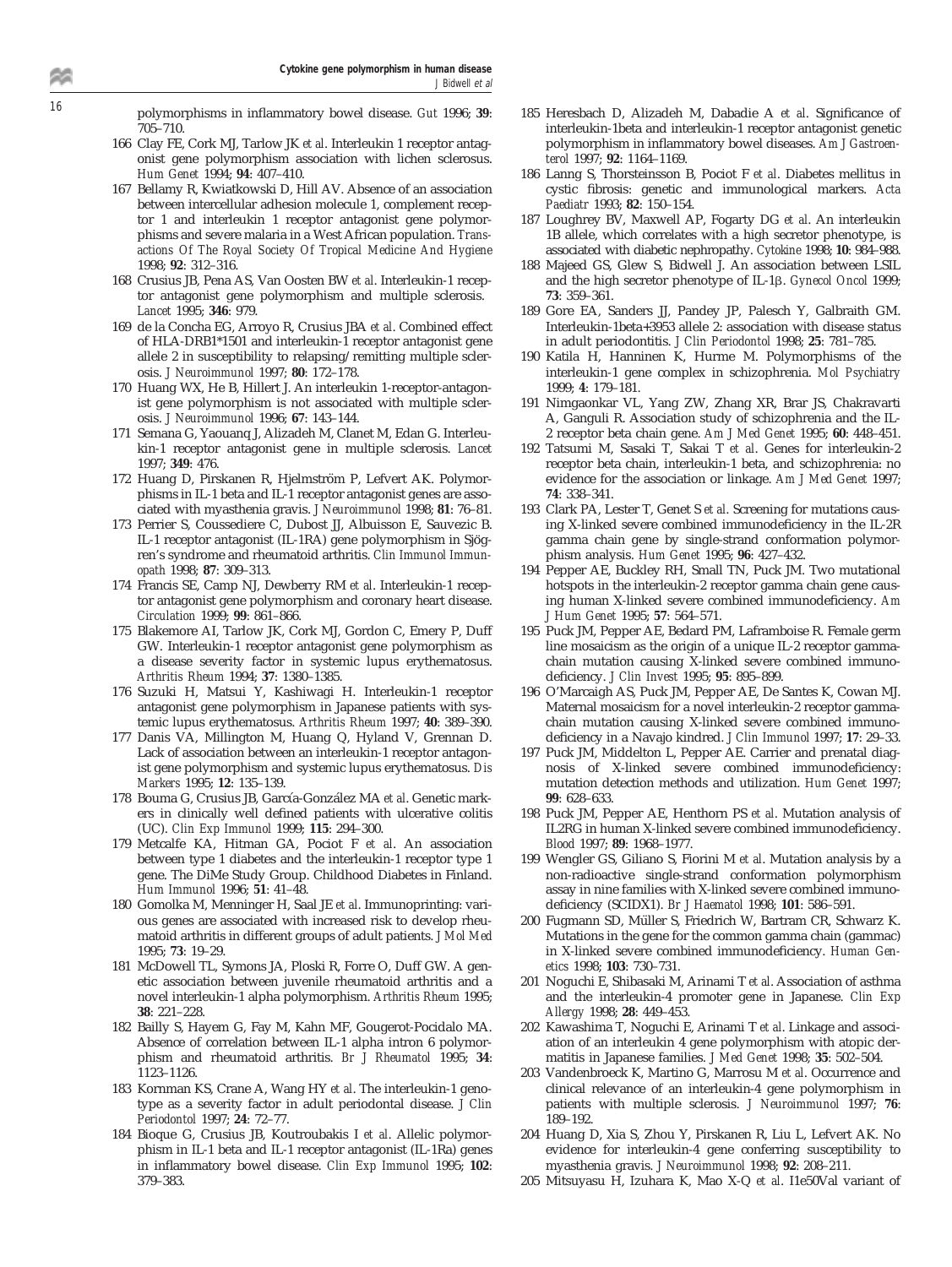IL4R $\alpha$  upregulates IgE synthesis and associates with atopic mutations in the extracellular domains of the 55 kDa TNF  $17$ asthma. *Nature Genetics* 1998; **19**: 119–120.

- 206 Izuhara K, Shirakawa T. Signal transduction via the interleukin-4 receptor and its correlation with atopy. *Int J Mol Med* 1999; **3**: 3–10.
- 207 Fugger L, Morling N, Bendtzen K *et al*. IL-6 gene polymorphism in rheumatoid arthritis, pauciarticular juvenile rheumatoid arthritis, systemic lupus erythematosus, and in healthy Danes. *J Immunogenet* 1989; **16**: 461–465.
- 208 Scapoli L, Pezzetti F, Carinci F, Martinelli M, Carinci P, Tognon M. Lack of linkage disequilibrium between transforming growth factor alpha Taq I polymorphism and cleft lip with or without cleft palate in families from Northeastern Italy. *Am J Med Genet* 1998; **75**: 203–206.
- 209 Syrris P, Carter ND, Metcalfe JC *et al*. Transforming growth factor-betal gene polymorphisms and coronary artery disease. *Clin Sci (Colch)* 1998; **95**: 659–667.
- 210 Pociot F, Hansen P, Karlsen A, Langdahl B, Johannnesen J, Nerup J. Transforming growth factor-beta 1 gene mutations in insulin-dependent diabetes mellitus (IDDM) and diabetic nephropathy. *J Am Soc Nephrol* 1998; **9**: 2302–2307.
- 211 Yamada Y, Miyauchi A, Goto J *et al*. Association of a polymorphism of the transforming growth factor-betal 1 gene with genetic susceptibility to osteoporosis in postmenopausal Japanese women. *J Bone Miner Res* 1998; **13**: 1569–1576.
- 212 Li B, Khanna A, Sharma V, Singh T, Suthanthiran M, August P. TGF-betal DNA polymorphisms, protein levels and blood pressure. *Hypertension* 1999; **33**: 271–275.
- 213 Sandberg-Wollheim M, Ciusani E, Salmaggi A, Pociot F. An evaluation of tumour necrosis factor microsatellite alleles in genetic susceptibility to multiple sclerosis. *Multiple Sclerosis: Clin Lab Res* 1995; **1**: 181–185.
- 214 Matthias C, Jahnke V, Fryer A, Strange R, Ollier W, Hajeer A. Influence of tumour necrosis factor microsatellite polymorphisms on susceptibility to head and neck cancer. *Acta Otolaryngol (Stockh)* 1998; **118**: 284–288.
- 215 Monos DS, Kamoun M, Udalova IA *et al*. Genetic polymorphism of the human tumor necrosis factor region in insulindependent diabetes mellitus. Linkage disequilibrium of TNFab microsatellite alleles with HLA haplotypes. *Hum Immunol* 1995; **44**: 70–79.
- 216 Hajeer AH, Worthington J, Silman AJ, Ollier WE. Association of tumor necrosis factor microsatellite polymorphisms with HLA-DRBI \*04-bearing haplotypes in rheumatoid arthritis patients. *Arthritis Rheum* 1996; **39**: 1109–1114.
- 217 Ma JJ, Nishimura M, Minc H *et al*. Genetic contribution of the tumor necrosis factor region in Guillain-Barre syndrome. *Ann Neurol* 1998; **44**: 815–818.
- 218 Gallagher G, Lindemann M, Oh H-H *et al*. Association of the TNFa2 microsatellite allele with the presence of colorectal cancer. *Tissue Antigens* 1998; **50**: 47–51.
- 219 Hjelmstrom P, Peacock CS, Giscombe R *et al*. Polymorphism in tumor necrosis factor genes associated with myasthenia gravis. *J Neuroimmunol* 1998; **88**: 137–143.
- 220 Polvi A, Maki M, Collin P, Partanen J. TNF microsatellite alleles a2 and b3 are not primarily associated with celiac disease in the Finnish population. *Tissue Antigens* 1998; **51**: 553–555.
- 221 Mulcahy B, Waldron-Lynch F, McDermott MF *et al*. Genetic variability in the tumor necrosis factor-lymphotoxin region influences susceptibility to rheumatoid arthritis. *Am J Hum Genet* 1996; **59**: 676–683.
- 222 Asano H *et al*. Significance of tumor necrosis factor microsatellite polymorphism in renal transplantation. *Tissue Antigens* 1997; **50**: 484–488.
- 223 Turbay D, Lieberman J, Alper CA *et al*. Tumor necrosis factor constellation polymorphism and clozapine-induced agranulocytosis in two different ethnic groups. *Blood* 1997; **89**: 4167–4174.
- 224 Khoo SH, Pepper L, Snowden N *et al*. Tumour necrosis factor c2 microsatellite allele is associated with the rate of HIV disease progression. *AIDS* 1997; **11**: 423–428.
- 225 McDermot MF, Aksentijevich I, Galon J *et al*. Germline

mutations in the extracellular domains of the 55 kDa TNF receptor, TNFR1, define a family of dominantly inherited autoinflammatory syndromes. *Cell* 1999; **97**: 133–144.

- 226 Rau H, Donner H, Usadel K, Badenhoop K. Polymorphisms of tumor necrosis factor receptor 2 are not associated with insulindependant diabetes mellitus or Grave's disease. *Tissue Antigens* 1997; **49**: 535–536.
- 227 Hamann A, Mantzoros C, Vidal-Puig A, Flier JS. Genetic variability in the TNF-alpha promoter is not associated with type II diabetes mellitus (NIDDM). *Biochem Biophys Res Comm* 1995; **211**: 833–839.
- 228 Höhler T, Kruger A, Gerken G et al. A tumor necrosis factoralpha (TNF-alpha) promoter polymorphism is associated with chronic hepatitis B infection. *Clin Exp Immunol* 1998; **111**: 579–582.
- 229 Höhler T, Kruger A, Gerken G et al. Tumor necrosis factor alpha promoter polymorphism at position −238 is associated with chronic active hepatitis C infection. *J Med Virol* 1998; **54**: 173–177.
- 230 Jacob N, Ruschendorf F, Schmitt-Egenolf M *et al*. Promoter polymorphism at −238 of the tumor necrosis factor alpha gene is not associated with early onset psoriasis when tested by the transmission disequilibrium test. *J Invest Dermatol* 1999; **112**: 514–516.
- 231 Day CP, Grove J, Daly AK, Stewart MW, Avery PJ, Walker M. Tumour necrosis factor-alpha gene promoter polymorphism and decreased insulin resistance. *Diabetologia* 1998; **41**: 430–434.
- 232 Vinasco J, Beraun Y, Nieto A *et al*. Polymorphism at the TNF loci in rheumatoid arthritis. *Tissue Antigens* 1997; **49**: 74–78.
- 233 Conway DJ, Holland MJ, Bailey RL *et al*. Scarring trachoma is associated with polymorphism in the tumor necrosis factor alpha (TNF-alpha) gene promoter and with elevated TNFalpha levels in tear fluid. *Infect Immun* 1997; **65**: 1003–1006.
- 234 Beraun Y, Nieto A, Collado MD, Gonzalez A, Martin J. Polymorphisms at tumor necrosis factor (TNF) loci are not associated with Chagas' disease. *Tissue Antigens* 1998; **52**: 81–83.
- 235 Fraile A, Nieto A, Beraun Y, Vinasco J, Mataran L, Martin J. Tumor necrosis factor gene polymorphisms in ankylosing spondylitis. *Tissue Antigens* 1998; **51**: 386–390.
- 236 Zhai R, Jetten M, Schins RP, Franssen H, Borm PJ. Polymorphisms in the promoter of the tumor necrosis factor-alpha gene in coal miners. *Am J Ind Med* 1998; **34**: 318–324.
- 237 Westendorp RG, Langermans JA, Huizinga TW *et al*. Genetic influence on cytokine production and fatal meningococcal disease. *Lancet* 1997; **349**: 170–173.
- 238 Rudwaleit M, Tikly M, Khamashta M *et al*. Interethnic differences in the association of tumor necrosis factor promoter polymorphisms with systemic lupus erythematosus. *J Rheumatol* 1996; **23**: 1725–1728.
- 239 D'Alfonso S, Colombo G, Della Bella S *et al*. Association between polymorphisms in the TNF region and systemic lupus erythematosus in the Italian population. *Tissue Antigens* 1996; **47**: 551–555.
- 240 Carey BS, Grabczynska SA, McGregor J, Hawk JLM, Vaughan RW. The association of DR4 with AP is not influenced by the −308 TNF alpha promoter polymorphism. *Eur J Immunogenet* 1998; **25**: 55 (Abstract).
- 241 Verjans GM, Brinkman BM, Van Doornik CE, Kijlstra A, Verweij CL. Polymorphism of tumour necrosis factor-alpha (TNF-alpha) at position −308 in relation to ankylosing spondylitis. *Clin Exp Immunol* 1994; **97**: 45–47.
- 242 Manus RM, Wilson AG, Mansfield J, Weir DG, Duff GW, Kelleher D. TNF2, a polymorphism of the tumor necrosis-alpha gene promoter, is a component of the celiac disease major histocompatibility complex haplotype. *Eur J Immunol* 1996; **26**: 2113–2118.
- 243 McGuire W, Hill AV, Allsopp CE, Greenwood BM, Kwiatkowski D. Variation in the TNF-alpha promoter region associated with susceptibility to cerebral malaria. *Nature* 1994; **371**: 508–510.
- 244 Demeter J, Porzsolt F, Ramisch S, Schmidt D, Schmid M, Messer G. Polymorphism of the tumour necrosis factor-alpha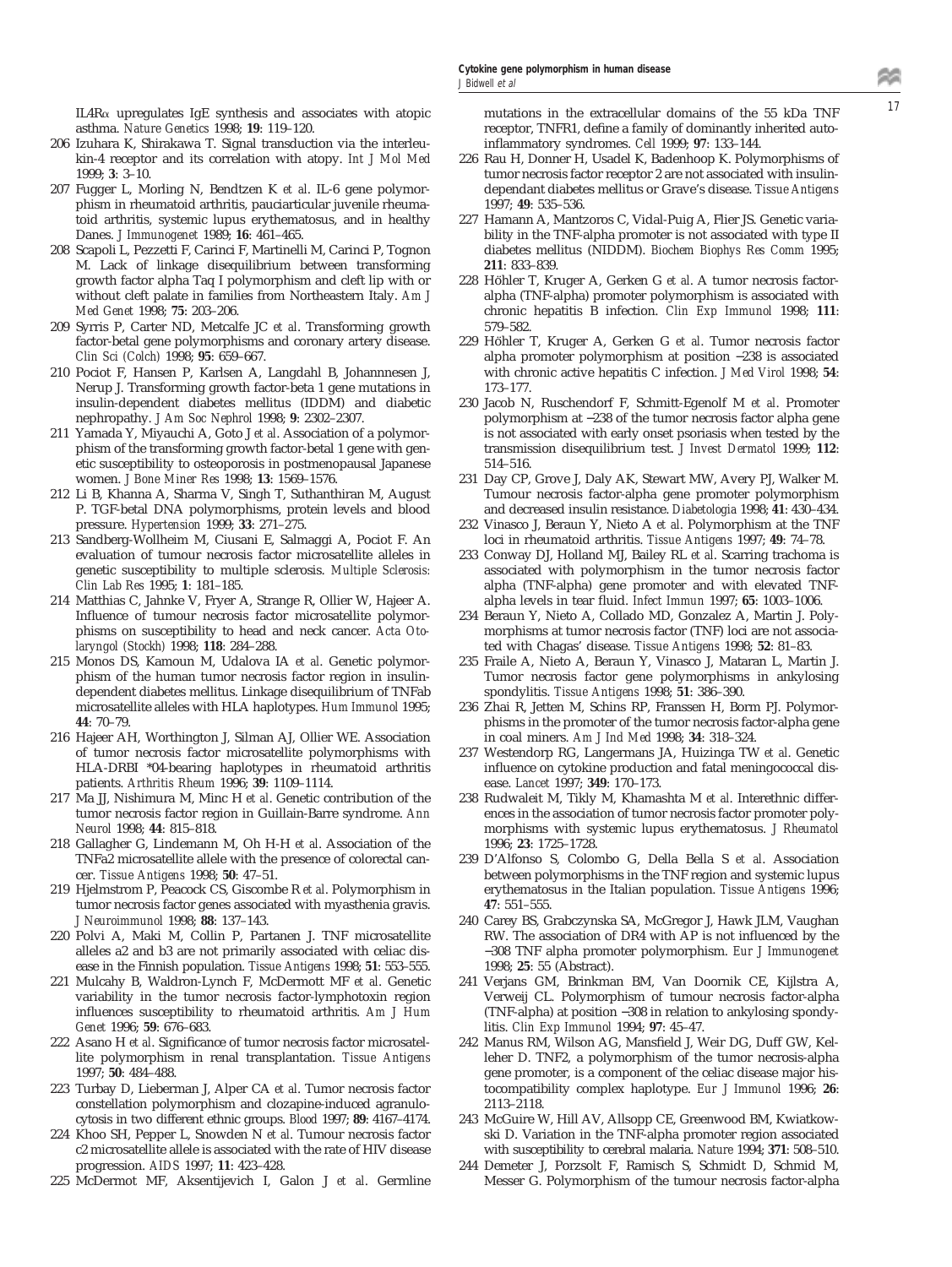<sup>18</sup> and lymphotoxin-alpha genes in chronic lymphocytic leukaemia. *Br J Haematol* 1997; **97**: 107–112.

- 245 Wihlborg C, Sjoberg J, Intaglietta M, Axdorph U, Pisa EK, Pisa P. Tumour necrosis factor-alpha cytokine promoter gene polymorphism in Hodgkin's disease and chronic lymphocytic leukaemia. *Br J Haematol* 1999; **104**: 346–349.
- 246 Herrmann SM, Ricard S, Nicaud V *et al*. Polymorphisms of the tumour necrosis factor-alpha gene, coronary heart disease and obesity. *Eur J Clin Invest* 1998; **28**: 59–66.
- 247 Wilson AG, Clay FE, Crane AM, Cork MJ, Duff GW. Comparative genetic association of human leukocyte antigen class II and tumor necrosis factor-alpha with dermatitis herpetiformis. *J Invest Dermatol* 1995; **104**: 856–858.
- 248 Mayer FR, Messer G, Knabe W *et al*. High response of TNFa secretion in vivo in patients undergoing BMT may be associated with the −308 TNFa gene enhancer polymorphism. *Bone Marrow Transplant* 1996; **17**: (Suppl 1): 101.
- 249 Sato-Matsumura KC, Berger J, Hainfellner JA, Mazal P, Budka H. Development of HIV encephalitis in AIDS and TNF-alpha regulatory elements. *J Neuroimmunol* 1998; **91**: 89–92.
- 250 Deng GY, Maclaren NK, Huang HS, Zhang LP, She JX. No primary association between the 308 polymorphism in the tumor necrosis factor alpha promoter region and insulindependent diabetes mellitus. *Hum Immunol* 1996; **45**: 137–142.
- 251 Roy S, McGuire W, Mascie-Taylor CG *et al*. Tumor necrosis factor promoter polymorphism and susceptibility to lepromatous leprosy. *J Infect Dis* 1997; **176**: 530–532.
- 252 Clay FE, Cork MJ, Wilson AG *et al*. Promoter region polymorphism in the human TNF-alpha gene is not associated with lichen sclerosus. *Exp Dermatol* 1996; **5**: 227–229.
- 253 He B, Navikas V, Lundahl J, Soderstrom M, Hillert J. Tumor necrosis factor alpha-308 alleles in multiple sclerosis and optic neuritis. *J Neuroimmunol* 1995; **63**: 143–147.
- 254 Wingerchuck D, Liu Q, Sobell J, Sommer S, Weinshenker B. A population-based case-control study of the tumor necrosis factor alpha-308 polymorphism in multiple sclerosis. *Neurology* 1997; **49**: 626.
- 255 Kanerva M, Vaheri A, Mustonen J, Partanen J. High-producer allele of tumour necrosis factor-alpha is part of the susceptibility MHC haplotype in severe puumala virus-induced nephropathia epidemica. *Scand J Infect Dis* 1998; **30**: 532–534.
- 256 Bernal W, Moloney M, Underhill J, Donaldson PT. Association of tumor necrosis factor polymorphism with primary sclerosing cholangitis. *J Hepatol* 1999; **30**: 237–241.
- 257 Wilson AG, Gordon C, di Giovine FS *et al*. A genetic association between systemic lupus erythematosus and tumor necrosis factor alpha. *Eur J Immunol* 1994; **24**: 191–195.
- 258 Danis VA, Millington M, Hyland V, Lawford R, Huang Q, Grennan D. Increased frequency of the uncommon allele of a tumour necrosis factor alpha gene polymorphism in rheumatoid arthritis and systemic lupus erythematosus. *Dis Markers* 1995; **12**: 127–133.
- 259 Wattavidanage J, Carter R, Perera KL *et al*. TNFalpha\*2 marks high risk of severe disease during Plasmodium falciparum malaria and other infections in Sri Lankans. *Clin Exp Immunol* 1999; **115**: 350–355.
- 260 Stuber F, Udalova IA, Book M *et al*. −308 tumor necrosis factor (TNF) polymorphism is not associated with survival in severe sepsis and is unrelated to lipopolysaccharide inducibility of the human TNF promoter. *J Inflamm* 1995; **46**: 42–50.
- 261 Kim HY, Lee SH, Yang HI *et al*. TNFB gene polymorphism in patients with systemic lupus erythematosus in Korean. *Korean J Intern Med* 1995; **10**: 130–136.
- 262 Kim TG, Kim HY, Lee SH *et al*. Systemic lupus erythematosus with nephritis is strongly associated with the TNFB\*2 homozygote in the Korean population. *Hum Immunol* 1996; **46**: 10–17.
- 263 Sullivan K, Wooten C, Schmeekpeper B, Goldman D, Petri M. A promoter polymorphism of tumor necrosis factor alpha associated with systemic lupus erythematosus in African-Americans. *Arthr Rheum* 1997; **40**: 2207–2211.
- 264 Fong KY, Howe HS, Tin SK, Boey ML, Feng PH. Polymorphism

of the regulatory region of tumour necrosis factor alpha gene in patients with systemic lupus erythematosus. *Ann Acad Med Singapore* 1996; **25**: 90–93.

- 265 Brown K, Luddington R, Baglin T. A common polymorphism in the tumour necrosis factor-alpha gene associated with high TNF levels is not a risk factor for venous thromboembolism. *Br J Haematol* 1998; **101**: 480–482.
- 266 Turner D, Grant S, Yonan N *et al*. Cytokine gene polymorphism and heart transplant rejection. *Transplantation* 1997; **64**: 776–779.
- 267 Sankaran D, Ashraf S, Asderakis A *et al*. Tumour necrosis factor alpha (TNFa) and interleukin-10 (IL-10) gene polymorphisms predict acute renal allograft rejection. *Abstracts of the British Transplantation Society 1st Annual Congress* 1998.
- 268 Sankaran D, Ashraf S, Martin S *et al*. High interleukin-10 producer genotype is not protective against renal allograft rejection in high TNFa producers. *Eur J Immunogenet* 1998; **25**: 68 (Abstract).
- 269 Moffatt MF, Cookson WO. Tumour necrosis factor haplotypes and asthma. *Hum Mol Genet* 1997; **6**: 551–554.
- 270 Trabetti E, Patuzzo C, Malerba G *et al*. Association of a lymphotoxin alpha gene polymorphism and atopy in Italian families. *J Med Genet* 1999; **36**: 323–325.
- 271 Albuquerque RV, Hayden CM, Palmer LJ *et al*. Association of polymorphisms within the tumour necrosis factor (TNF) genes and childhood asthma. *Clin Exp Allergy* 1998; **28**: 578–584.
- 272 Park KS, Mok JW, Rho SA, Kim JC. Analysis of TNFB and TNFA Ncol RFLP in colorectal cancer. *Mol Cells* 1998; **8**: 246–249.
- 273 Kubota T, McNamara DM, Wang JJ *et al*. Effects of tumor necrosis factor gene polymorphisms on patients with congestive heart failure. VEST Investigators for TNF Genotype Analysis. Vesnarinone Survival Trial. *Circulation* 1998; **97**: 2499–2501.
- 274 Messer G, Kick G, Ranki A, Koskimies S, Reunala T, Meurer M. Polymorphism of the tumor necrosis factor genes in patients with dermatitis herpetiformis. *Dermatology* 1994; **189**: (Suppl 1): 135–137.
- 275 Demeter J, Porzsolt F, Ramisch S, Schmid M, Messer G. Polymorphism of the tumour necrosis factor-alpha and lymphotoxin-alpha genes in hairy cell leukaemia. *Br J Haematol* 1997; **97**: 132–134.
- 276 Mycko M, Kowalski W, Kwinkowski M *et al*. Multiple sclerosis: the frequency of allelic forms of tumor necrosis factor and lymphotoxin-alpha. *J Neuroimmunol* 1998; **84**: 198–206.
- 277 Warzocha K, Ribeiro P, Bienvu J *et al*. Genetic polymorphisms in the tumor necrosis factor locus influence non-Hodgkin's lymphoma outcome. *Blood* 1998; **91**: 3574–3581.
- 278 Cabrera M, Shaw MA, Sharples C *et al*. Polymorphism in tumor necrosis factor genes associated with mucocutaneous leishmaniasis. *J Exp Med* 1995; **182**: 1259–1264.
- 279 Mullighan CG, Fanning GC, Chapel HM, Welsh KI. TNF and lymphotoxin-alpha polymorphisms associated with common variable immunodeficiency: role in the pathogenesis of granulomatous disease. *J Immunol* 1997; **159**: 6236–6241.
- 280 Verjans GM, van der Linden SM, van Eys GJ, de Waal LP, Kijlstra A. Restriction fragment length polymorphism of the tumor necrosis factor region in patients with ankylosing spondylitis. *Arthritis Rheum* 1991; **34**: 486–489.
- 281 Chung JH, Cho BY, Lee HK, Kim TG, Han H, Koh CS. The tumor necrosis factor beta\* 1 allele is linked significantly to HLA-DR8 in Koreans with atrophic autoimmune thyroiditis who are positive for thyrotropin receptor blocking antibody. *J Korean Med Sci* 1994; **9**: 155–161.
- 282 Shimura T, Hagihara M, Takebe K *et al*. 10.5-kb homozygote of tumor necrosis factor-beta gene is associated with a better prognosis in gastric cancer patients. *Cancer* 1995; **75**: 1450–1453.
- 283 Badenhoop K, Schwarz G, Schleusener H *et al*. Tumor necrosis factor beta gene polymorphisms in Graves' disease. *J Clin Endocrinol Metab* 1992; **74**: 287–291.
- 284 Badenhoop K, Schwarz G, Walfish PG, Drummond V, Usadel KH, Bottazzo GF. Susceptibility to thyroid autoimmune disease: molecular analysis of HLA-D region genes identifies new